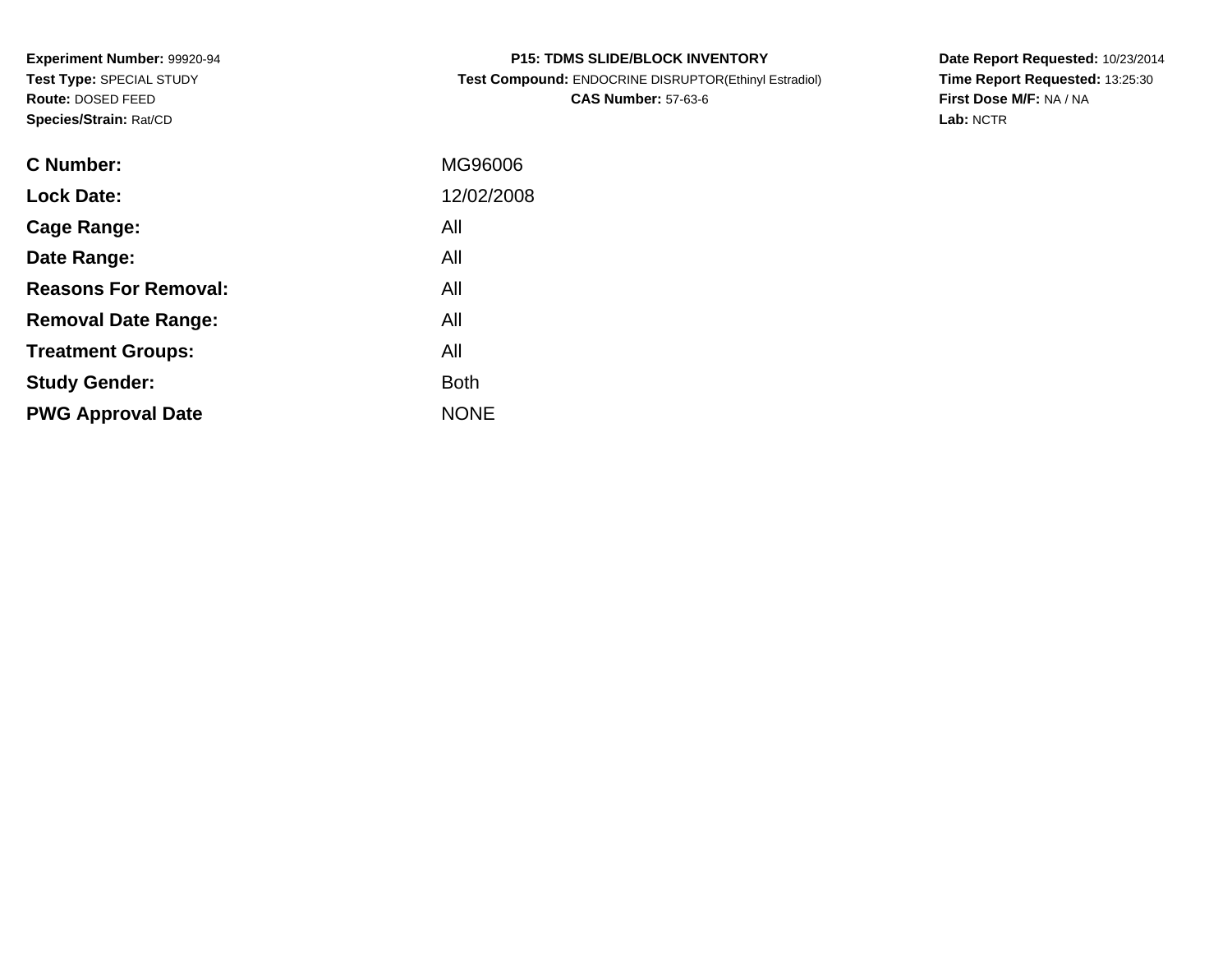**Test Type:** SPECIAL STUDY

**Route:** DOSED FEED

**Species/Strain:** Rat/CD

#### **P15: TDMS SLIDE/BLOCK INVENTORY**

**Test Compound:** ENDOCRINE DISRUPTOR(Ethinyl Estradiol)

# **CAS Number:** 57-63-6

**Date Report Requested:** 10/23/2014**Time Report Requested:** 13:25:30**First Dose M/F:** NA / NA**Lab:** NCTR

 $\overline{\phantom{a}}$ 

| <b>SPECIES: Rat</b>         |                                        |                               | <b>STRAIN: CD</b>        |                          |                             | <b>SEX: MALE</b>            |                                 | <b>DOSE LEVEL: F1</b><br>2PPB |                          |                          |                             |  |
|-----------------------------|----------------------------------------|-------------------------------|--------------------------|--------------------------|-----------------------------|-----------------------------|---------------------------------|-------------------------------|--------------------------|--------------------------|-----------------------------|--|
| <b>CID</b><br><b>NUMBER</b> | <b>INDIVIDUAL</b><br><b>ANIMAL NO.</b> | <b>HISTO</b><br><b>NUMBER</b> | NMBR OF<br><b>SLIDES</b> | NMBR OF<br><b>BLOCKS</b> | <b>WET</b><br><b>TISSUE</b> | <b>CID</b><br><b>NUMBER</b> | <b>INDIVIDUAL</b><br>ANIMAL NO. | <b>HISTO</b><br><b>NUMBER</b> | NMBR OF<br><b>SLIDES</b> | NMBR OF<br><b>BLOCKS</b> | <b>WET</b><br><b>TISSUE</b> |  |
| 4                           | 00004                                  | 021380300004                  |                          |                          | Y N                         | 428                         | 00428                           | 021380300428                  |                          |                          | Y N                         |  |
| 5                           | 00005                                  | 021380300005                  |                          |                          | Y N                         | 429                         | 00429                           | 021380300429                  |                          |                          | Y N                         |  |
| 33                          | 00033                                  | 021380300033                  |                          |                          | Y N                         | 482                         | 00482                           | 021380300482                  |                          |                          | Y N                         |  |
| 57                          | 00057                                  | 021380300057                  |                          |                          | Y N                         | 483                         | 00483                           | 021380300483                  |                          |                          | Y N                         |  |
| 90                          | 00090                                  | 021380300090                  |                          | .                        | Y N                         | 484                         | 00484                           | 021380300484                  |                          |                          | Y N                         |  |
| 138                         | 00138                                  | 021380300138                  |                          | .                        | Y N                         | 485                         | 00485                           | 021380300485                  |                          |                          | Y N                         |  |
| 139                         | 00139                                  | 021380300139                  |                          |                          | Y N                         | 532                         | 00532                           | 021380300532                  |                          |                          | Y N                         |  |
| 140                         | 00140                                  | 021380300140                  |                          | .                        | Y N                         | 533                         | 00533                           | 021380300533                  |                          |                          | Y N                         |  |
| 141                         | 00141                                  | 021380300141                  |                          |                          | Y N                         | 579                         | 00579                           | 021380300579                  |                          |                          | Y N                         |  |
| 158                         | 00158                                  | 021380300158                  |                          |                          | Y N                         | 580                         | 00580                           | 021380300580                  |                          |                          | Y N                         |  |
| 183                         | 00183                                  | 021380300183                  |                          | .                        | Y N                         | 632                         | 00632                           | 021380300632                  |                          |                          | Y N                         |  |
| 184                         | 00184                                  | 021380300184                  |                          |                          | Y N                         | 633                         | 00633                           | 021380300633                  |                          |                          | Y N                         |  |
| 204                         | 00204                                  | 021380300204                  |                          |                          | Y N                         | 634                         | 00634                           | 021380300634                  |                          |                          | Y N                         |  |
| 263                         | 00263                                  | 021380300263                  |                          |                          | Y N                         | 678                         | 00678                           | 021380300678                  |                          |                          | Y N                         |  |
| 286                         | 00286                                  | 021380300286                  |                          |                          | Y N                         | 679                         | 00679                           | 021380300679                  |                          |                          | Y N                         |  |
| 304                         | 00304                                  | 021380300304                  |                          |                          | Y N                         | 680                         | 00680                           | 021380300680                  |                          |                          | Y N                         |  |
| 324                         | 00324                                  | 021380300324                  |                          | .                        | Y N                         | 730                         | 00730                           | 021380300730                  |                          |                          | Y N                         |  |
| 360                         | 00360                                  | 021380300360                  |                          |                          | Y N                         | 731                         | 00731                           | 021380300731                  |                          |                          | Y N                         |  |
| 386                         | 00386                                  | 021380300386                  | .                        |                          | Y N                         | 732                         | 00732                           | 021380300732                  |                          |                          | Y N                         |  |
| 427                         | 00427                                  | 021380300427                  |                          |                          | Y N                         | 733                         | 00733                           | 021380300733                  |                          |                          | Y N                         |  |

## IN MY OPINION THIS MATERIAL IS OF SUFFICIENT QUALITY TO BE RETAINED IN THECARCINOGENESIS REPOSITORY UNLESS THE MATERIAL IS MARKED WITH AN ASTERISK

REVIEWED BY REPOSITORY SUPERVISOR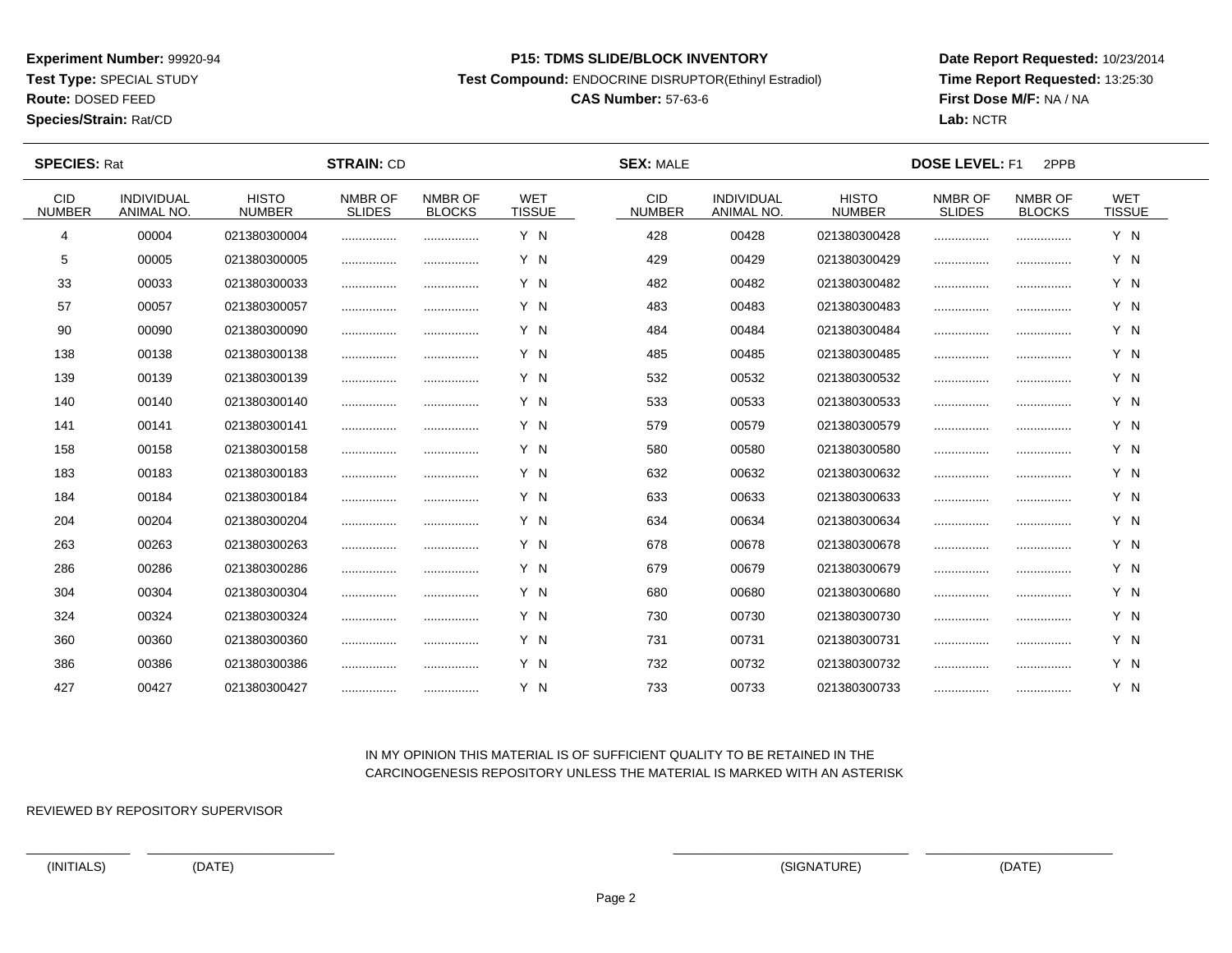**Test Type:** SPECIAL STUDY

**Route:** DOSED FEED

**Species/Strain:** Rat/CD

#### **P15: TDMS SLIDE/BLOCK INVENTORY**

**Test Compound:** ENDOCRINE DISRUPTOR(Ethinyl Estradiol)

# **CAS Number:** 57-63-6

**Date Report Requested:** 10/23/2014**Time Report Requested:** 13:25:30**First Dose M/F:** NA / NA**Lab:** NCTR

|                             | <b>SPECIES: Rat</b>             |                               | <b>STRAIN: CD</b>        |                          |                             | <b>SEX: MALE</b> | <b>DOSE LEVEL: F1</b><br>2PPB |  |  |
|-----------------------------|---------------------------------|-------------------------------|--------------------------|--------------------------|-----------------------------|------------------|-------------------------------|--|--|
| <b>CID</b><br><b>NUMBER</b> | <b>INDIVIDUAL</b><br>ANIMAL NO. | <b>HISTO</b><br><b>NUMBER</b> | NMBR OF<br><b>SLIDES</b> | NMBR OF<br><b>BLOCKS</b> | <b>WET</b><br><b>TISSUE</b> |                  |                               |  |  |
| 734                         | 00734                           | 021380300734                  | .                        |                          | Y N                         |                  |                               |  |  |
| 735                         | 00735                           | 021380300735                  |                          |                          | Y N                         |                  |                               |  |  |
| 736                         | 00736                           | 021380300736                  |                          |                          | Y N                         |                  |                               |  |  |
| 780                         | 00780                           | 021380300780                  |                          |                          | Y N                         |                  |                               |  |  |
| 781                         | 00781                           | 021380300781                  |                          |                          | Y N                         |                  |                               |  |  |
| 782                         | 00782                           | 021380300782                  |                          |                          | Y N                         |                  |                               |  |  |
| 783                         | 00783                           | 021380300783                  |                          |                          | Y N                         |                  |                               |  |  |
| 784                         | 00784                           | 021380300784                  |                          |                          | Y N                         |                  |                               |  |  |
| 785                         | 00785                           | 021380300785                  |                          |                          | Y N                         |                  |                               |  |  |
| 786                         | 00786                           | 021380300786                  |                          |                          | Y N                         |                  |                               |  |  |

 IN MY OPINION THIS MATERIAL IS OF SUFFICIENT QUALITY TO BE RETAINED IN THECARCINOGENESIS REPOSITORY UNLESS THE MATERIAL IS MARKED WITH AN ASTERISK

REVIEWED BY REPOSITORY SUPERVISOR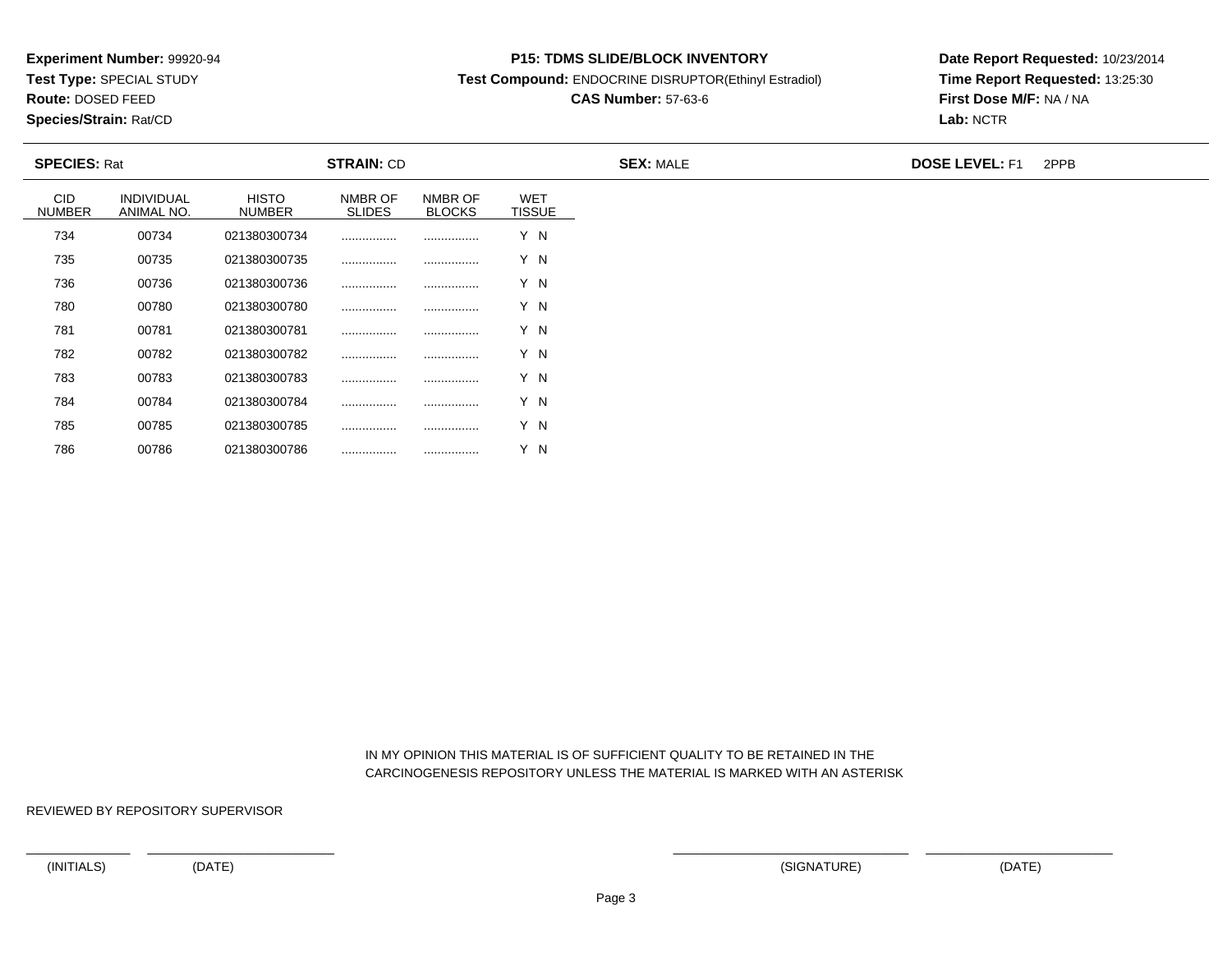**Test Type:** SPECIAL STUDY

**Route:** DOSED FEED

**Species/Strain:** Rat/CD

#### **P15: TDMS SLIDE/BLOCK INVENTORY**

**Test Compound:** ENDOCRINE DISRUPTOR(Ethinyl Estradiol)

# **CAS Number:** 57-63-6

**Date Report Requested:** 10/23/2014**Time Report Requested:** 13:25:30**First Dose M/F:** NA / NA**Lab:** NCTR

| <b>SPECIES: Rat</b>         |                                        |                               | <b>STRAIN: CD</b>        |                          |                             | <b>SEX: MALE</b>      |                                        | <b>DOSE LEVEL: F1/10PPB TO CTL</b> |                          |                          |                             |  |
|-----------------------------|----------------------------------------|-------------------------------|--------------------------|--------------------------|-----------------------------|-----------------------|----------------------------------------|------------------------------------|--------------------------|--------------------------|-----------------------------|--|
| <b>CID</b><br><b>NUMBER</b> | <b>INDIVIDUAL</b><br><b>ANIMAL NO.</b> | <b>HISTO</b><br><b>NUMBER</b> | NMBR OF<br><b>SLIDES</b> | NMBR OF<br><b>BLOCKS</b> | <b>WET</b><br><b>TISSUE</b> | CID.<br><b>NUMBER</b> | <b>INDIVIDUAL</b><br><b>ANIMAL NO.</b> | <b>HISTO</b><br><b>NUMBER</b>      | NMBR OF<br><b>SLIDES</b> | NMBR OF<br><b>BLOCKS</b> | <b>WET</b><br><b>TISSUE</b> |  |
| 7                           | 00007                                  | 021380300007                  |                          |                          | Y N                         | 440                   | 00440                                  | 021380300440                       |                          |                          | Y N                         |  |
| 13                          | 00013                                  | 021380300013                  |                          |                          | Y N                         | 491                   | 00491                                  | 021380300491                       |                          |                          | Y N                         |  |
| 32                          | 00032                                  | 021380300032                  |                          |                          | Y N                         | 492                   | 00492                                  | 021380300492                       |                          |                          | Y N                         |  |
| 46                          | 00046                                  | 021380300046                  |                          |                          | Y N                         | 493                   | 00493                                  | 021380300493                       |                          |                          | Y N                         |  |
| 69                          | 00069                                  | 021380300069                  |                          |                          | Y N                         | 494                   | 00494                                  | 021380300494                       |                          |                          | Y N                         |  |
| 70                          | 00070                                  | 021380300070                  |                          |                          | Y N                         | 495                   | 00495                                  | 021380300495                       |                          |                          | Y N                         |  |
| 113                         | 00113                                  | 021380300113                  |                          |                          | Y N                         | 538                   | 00538                                  | 021380300538                       |                          |                          | Y N                         |  |
| 217                         | 00217                                  | 021380300217                  |                          |                          | Y N                         | 539                   | 00539                                  | 021380300539                       |                          |                          | Y N                         |  |
| 234                         | 00234                                  | 021380300234                  |                          |                          | Y N                         | 540                   | 00540                                  | 021380300540                       |                          |                          | Y N                         |  |
| 251                         | 00251                                  | 021380300251                  |                          |                          | Y N                         | 541                   | 00541                                  | 021380300541                       |                          |                          | Y N                         |  |
| 336                         | 00336                                  | 021380300336                  |                          |                          | Y N                         | 588                   | 00588                                  | 021380300588                       |                          |                          | Y N                         |  |
| 347                         | 00347                                  | 021380300347                  |                          |                          | Y N                         | 589                   | 00589                                  | 021380300589                       |                          |                          | Y N                         |  |
| 348                         | 00348                                  | 021380300348                  |                          |                          | Y N                         | 590                   | 00590                                  | 021380300590                       |                          |                          | Y N                         |  |
| 365                         | 00365                                  | 021380300365                  |                          |                          | Y N                         | 591                   | 00591                                  | 021380300591                       |                          |                          | Y N                         |  |
| 380                         | 00380                                  | 021380300380                  |                          |                          | Y N                         | 592                   | 00592                                  | 021380300592                       |                          |                          | Y N                         |  |
| 384                         | 00384                                  | 021380300384                  |                          |                          | Y N                         | 593                   | 00593                                  | 021380300593                       |                          |                          | Y N                         |  |
| 395                         | 00395                                  | 021380300395                  |                          |                          | Y N                         | 644                   | 00644                                  | 021380300644                       |                          |                          | Y N                         |  |
| 437                         | 00437                                  | 021380300437                  |                          |                          | Y N                         | 645                   | 00645                                  | 021380300645                       |                          |                          | Y N                         |  |
| 438                         | 00438                                  | 021380300438                  |                          |                          | Y N                         | 646                   | 00646                                  | 021380300646                       |                          |                          | Y N                         |  |
| 439                         | 00439                                  | 021380300439                  |                          |                          | Y N                         | 647                   | 00647                                  | 021380300647                       |                          |                          | Y N                         |  |

## IN MY OPINION THIS MATERIAL IS OF SUFFICIENT QUALITY TO BE RETAINED IN THECARCINOGENESIS REPOSITORY UNLESS THE MATERIAL IS MARKED WITH AN ASTERISK

REVIEWED BY REPOSITORY SUPERVISOR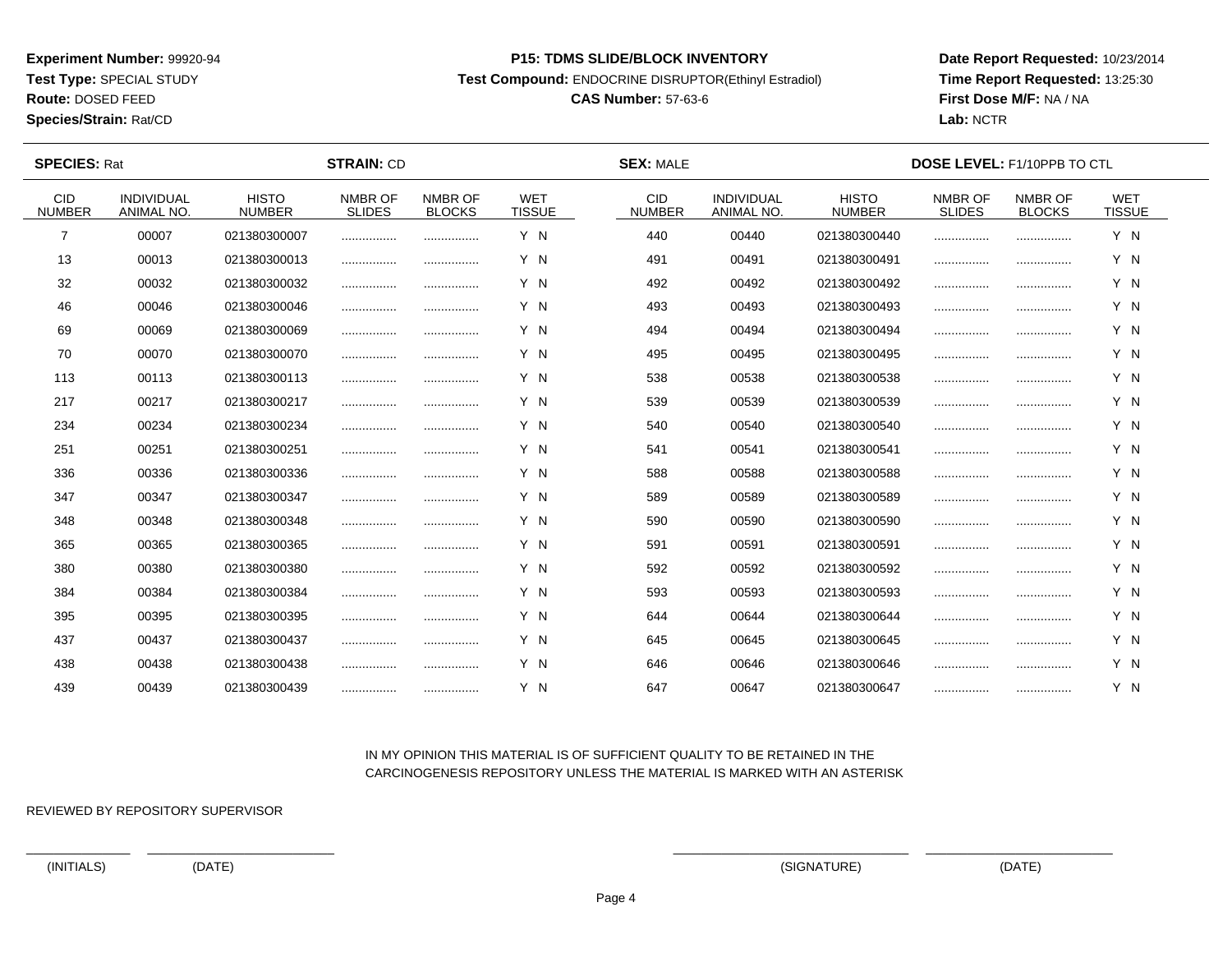**Test Type:** SPECIAL STUDY

**Route:** DOSED FEED

799

**Species/Strain:** Rat/CD

#### **P15: TDMS SLIDE/BLOCK INVENTORY**

**Test Compound:** ENDOCRINE DISRUPTOR(Ethinyl Estradiol)

# **CAS Number:** 57-63-6

**Date Report Requested:** 10/23/2014**Time Report Requested:** 13:25:30**First Dose M/F:** NA / NA**Lab:** NCTR

| <b>SPECIES: Rat</b>         |                                 |                               | <b>STRAIN: CD</b>        |                          |                             | <b>SEX: MALE</b> | DOSE LEVEL: F1/10PPB TO CTL |
|-----------------------------|---------------------------------|-------------------------------|--------------------------|--------------------------|-----------------------------|------------------|-----------------------------|
| <b>CID</b><br><b>NUMBER</b> | <b>INDIVIDUAL</b><br>ANIMAL NO. | <b>HISTO</b><br><b>NUMBER</b> | NMBR OF<br><b>SLIDES</b> | NMBR OF<br><b>BLOCKS</b> | <b>WET</b><br><b>TISSUE</b> |                  |                             |
| 691                         | 00691                           | 021380300691                  |                          |                          | Y N                         |                  |                             |
| 692                         | 00692                           | 021380300692                  |                          |                          | Y N                         |                  |                             |
| 693                         | 00693                           | 021380300693                  |                          |                          | Y N                         |                  |                             |
| 694                         | 00694                           | 021380300694                  |                          |                          | Y N                         |                  |                             |
| 746                         | 00746                           | 021380300746                  | .                        |                          | Y N                         |                  |                             |
| 747                         | 00747                           | 021380300747                  |                          |                          | Y N                         |                  |                             |
| 748                         | 00748                           | 021380300748                  |                          |                          | Y N                         |                  |                             |
| 797                         | 00797                           | 021380300797                  |                          |                          | Y N                         |                  |                             |
| 798                         | 00798                           | 021380300798                  |                          |                          | Y N                         |                  |                             |

 IN MY OPINION THIS MATERIAL IS OF SUFFICIENT QUALITY TO BE RETAINED IN THECARCINOGENESIS REPOSITORY UNLESS THE MATERIAL IS MARKED WITH AN ASTERISK

REVIEWED BY REPOSITORY SUPERVISOR

<sup>00799</sup> <sup>021380300799</sup> ................ ................ Y N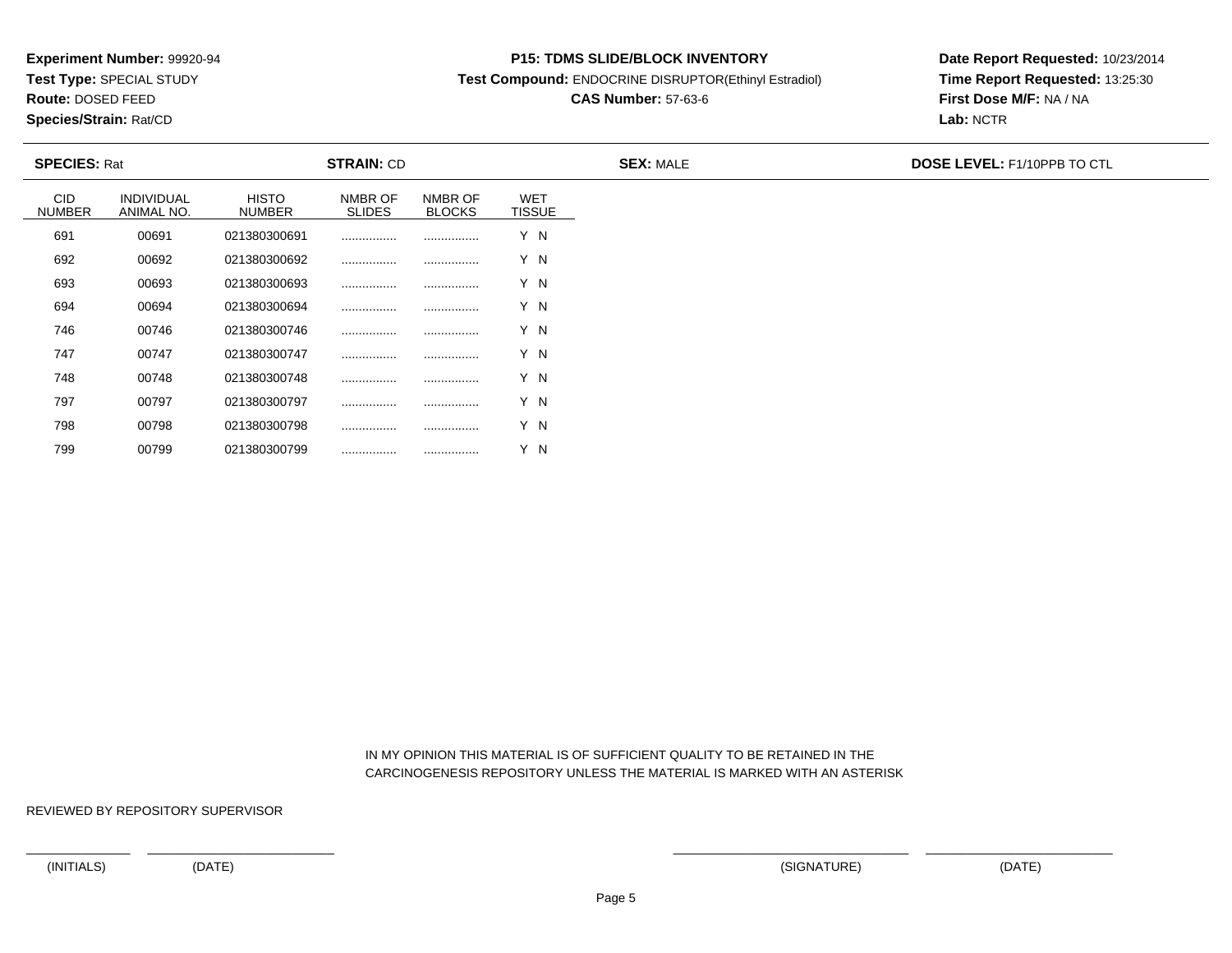**Test Type:** SPECIAL STUDY

**Route:** DOSED FEED

**Species/Strain:** Rat/CD

#### **P15: TDMS SLIDE/BLOCK INVENTORY**

**Test Compound:** ENDOCRINE DISRUPTOR(Ethinyl Estradiol)

# **CAS Number:** 57-63-6

**Date Report Requested:** 10/23/2014**Time Report Requested:** 13:25:30**First Dose M/F:** NA / NA**Lab:** NCTR

| <b>SPECIES: Rat</b>   |                          |                               | <b>STRAIN: CD</b>        |                          |                             |                             | <b>SEX: MALE</b>                |                               |                          | <b>DOSE LEVEL: F1</b><br>50PPB |                             |  |  |  |  |
|-----------------------|--------------------------|-------------------------------|--------------------------|--------------------------|-----------------------------|-----------------------------|---------------------------------|-------------------------------|--------------------------|--------------------------------|-----------------------------|--|--|--|--|
| CID.<br><b>NUMBER</b> | INDIVIDUAL<br>ANIMAL NO. | <b>HISTO</b><br><b>NUMBER</b> | NMBR OF<br><b>SLIDES</b> | NMBR OF<br><b>BLOCKS</b> | <b>WET</b><br><b>TISSUE</b> | <b>CID</b><br><b>NUMBER</b> | <b>INDIVIDUAL</b><br>ANIMAL NO. | <b>HISTO</b><br><b>NUMBER</b> | NMBR OF<br><b>SLIDES</b> | NMBR OF<br><b>BLOCKS</b>       | <b>WET</b><br><b>TISSUE</b> |  |  |  |  |
| 12                    | 00012                    | 021380300012                  |                          |                          | Y N                         | 445                         | 00445                           | 021380300445                  |                          |                                | Y N                         |  |  |  |  |
| 16                    | 00016                    | 021380300016                  |                          | .                        | Y N                         | 496                         | 00496                           | 021380300496                  |                          |                                | Y N                         |  |  |  |  |
| 42                    | 00042                    | 021380300042                  |                          |                          | Y N                         | 497                         | 00497                           | 021380300497                  |                          |                                | Y N                         |  |  |  |  |
| 62                    | 00062                    | 021380300062                  |                          |                          | Y N                         | 498                         | 00498                           | 021380300498                  |                          |                                | Y N                         |  |  |  |  |
| 122                   | 00122                    | 021380300122                  |                          |                          | Y N                         | 499                         | 00499                           | 021380300499                  |                          |                                | Y N                         |  |  |  |  |
| 182                   | 00182                    | 021380300182                  |                          |                          | Y N                         | 500                         | 00500                           | 021380300500                  |                          |                                | Y N                         |  |  |  |  |
| 198                   | 00198                    | 021380300198                  | .                        |                          | Y N                         | 542                         | 00542                           | 021380300542                  |                          |                                | Y N                         |  |  |  |  |
| 211                   | 00211                    | 021380300211                  |                          |                          | Y N                         | 543                         | 00543                           | 021380300543                  |                          |                                | Y N                         |  |  |  |  |
| 218                   | 00218                    | 021380300218                  |                          |                          | Y N                         | 544                         | 00544                           | 021380300544                  |                          |                                | Y N                         |  |  |  |  |
| 259                   | 00259                    | 021380300259                  |                          |                          | Y N                         | 545                         | 00545                           | 021380300545                  |                          |                                | Y N                         |  |  |  |  |
| 261                   | 00261                    | 021380300261                  |                          | .                        | Y N                         | 546                         | 00546                           | 021380300546                  |                          |                                | Y N                         |  |  |  |  |
| 271                   | 00271                    | 021380300271                  |                          |                          | Y N                         | 594                         | 00594                           | 021380300594                  |                          |                                | Y N                         |  |  |  |  |
| 301                   | 00301                    | 021380300301                  | .                        |                          | Y N                         | 595                         | 00595                           | 021380300595                  |                          |                                | Y N                         |  |  |  |  |
| 305                   | 00305                    | 021380300305                  |                          |                          | Y N                         | 596                         | 00596                           | 021380300596                  |                          |                                | Y N                         |  |  |  |  |
| 373                   | 00373                    | 021380300373                  |                          |                          | Y N                         | 597                         | 00597                           | 021380300597                  |                          |                                | Y N                         |  |  |  |  |
| 402                   | 00402                    | 021380300402                  |                          |                          | Y N                         | 604                         | 00604                           | 021380300604                  |                          |                                | Y N                         |  |  |  |  |
| 441                   | 00441                    | 021380300441                  |                          |                          | Y N                         | 606                         | 00606                           | 021380300606                  |                          |                                | Y N                         |  |  |  |  |
| 442                   | 00442                    | 021380300442                  |                          |                          | Y N                         | 648                         | 00648                           | 021380300648                  |                          |                                | Y N                         |  |  |  |  |
| 443                   | 00443                    | 021380300443                  |                          |                          | Y N                         | 649                         | 00649                           | 021380300649                  |                          |                                | Y N                         |  |  |  |  |
| 444                   | 00444                    | 021380300444                  |                          |                          | Y N                         | 650                         | 00650                           | 021380300650                  |                          |                                | Y N                         |  |  |  |  |

## IN MY OPINION THIS MATERIAL IS OF SUFFICIENT QUALITY TO BE RETAINED IN THECARCINOGENESIS REPOSITORY UNLESS THE MATERIAL IS MARKED WITH AN ASTERISK

REVIEWED BY REPOSITORY SUPERVISOR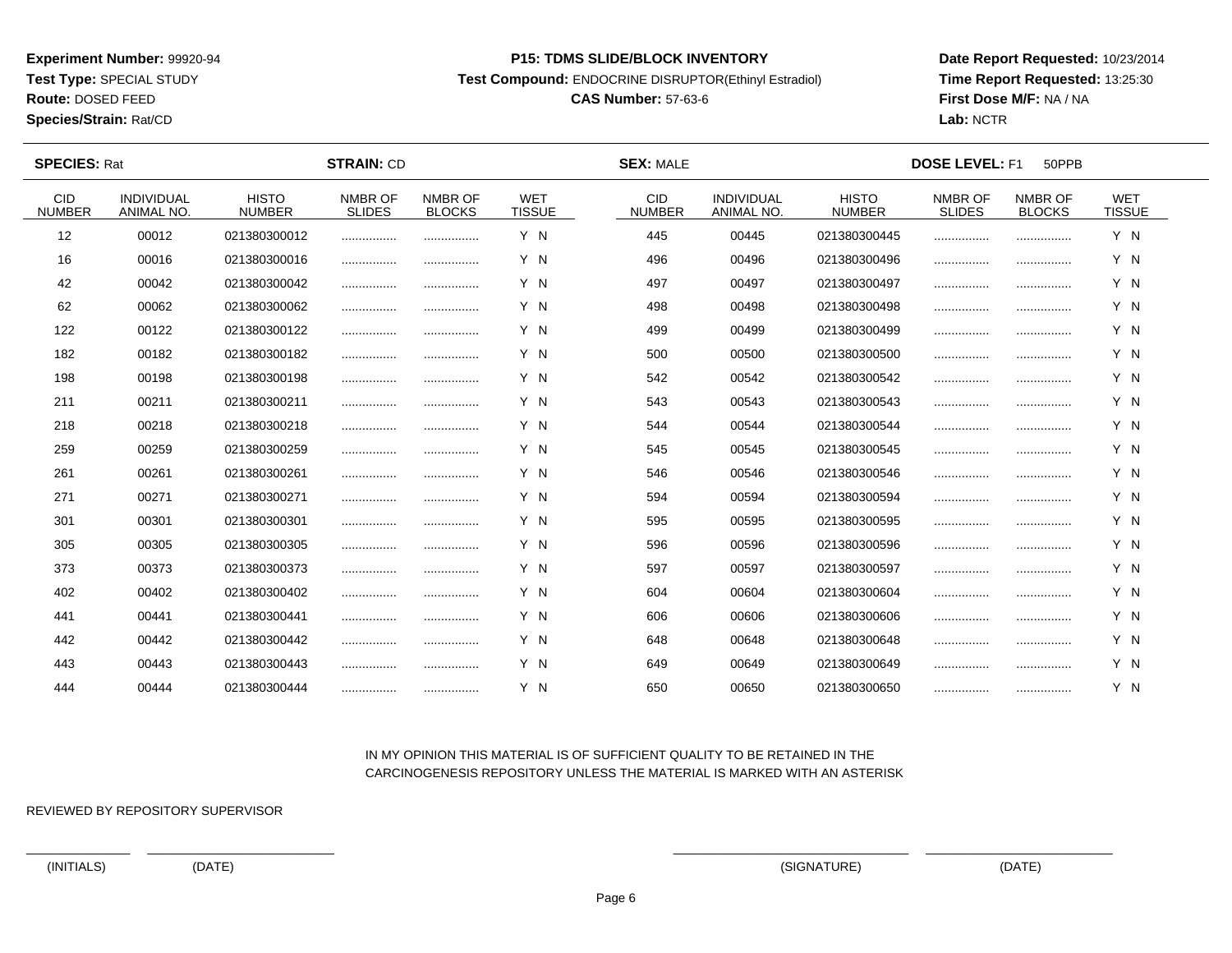**Test Type:** SPECIAL STUDY

**Route:** DOSED FEED

801

**Species/Strain:** Rat/CD

#### **P15: TDMS SLIDE/BLOCK INVENTORY**

**Test Compound:** ENDOCRINE DISRUPTOR(Ethinyl Estradiol)

# **CAS Number:** 57-63-6

**Date Report Requested:** 10/23/2014**Time Report Requested:** 13:25:30**First Dose M/F:** NA / NA**Lab:** NCTR

| <b>STRAIN: CD</b><br><b>SPECIES: Rat</b> |                                 |                        |                          |                          | <b>SEX: MALE</b>            | <b>DOSE LEVEL: F1</b> | 50PPB |  |
|------------------------------------------|---------------------------------|------------------------|--------------------------|--------------------------|-----------------------------|-----------------------|-------|--|
| <b>CID</b><br><b>NUMBER</b>              | <b>INDIVIDUAL</b><br>ANIMAL NO. | <b>HISTO</b><br>NUMBER | NMBR OF<br><b>SLIDES</b> | NMBR OF<br><b>BLOCKS</b> | <b>WET</b><br><b>TISSUE</b> |                       |       |  |
| 651                                      | 00651                           | 021380300651           |                          |                          | Y N                         |                       |       |  |
| 695                                      | 00695                           | 021380300695           |                          |                          | Y N                         |                       |       |  |
| 696                                      | 00696                           | 021380300696           | .                        |                          | Y N                         |                       |       |  |
| 697                                      | 00697                           | 021380300697           |                          |                          | Y N                         |                       |       |  |
| 698                                      | 00698                           | 021380300698           |                          |                          | Y N                         |                       |       |  |
| 699                                      | 00699                           | 021380300699           |                          |                          | Y N                         |                       |       |  |
| 749                                      | 00749                           | 021380300749           |                          |                          | Y N                         |                       |       |  |
| 750                                      | 00750                           | 021380300750           |                          |                          | Y N                         |                       |       |  |
| 800                                      | 00800                           | 021380300800           |                          |                          | Y N                         |                       |       |  |

 IN MY OPINION THIS MATERIAL IS OF SUFFICIENT QUALITY TO BE RETAINED IN THECARCINOGENESIS REPOSITORY UNLESS THE MATERIAL IS MARKED WITH AN ASTERISK

REVIEWED BY REPOSITORY SUPERVISOR

<sup>00801</sup> <sup>021380300801</sup> ................ ................ Y N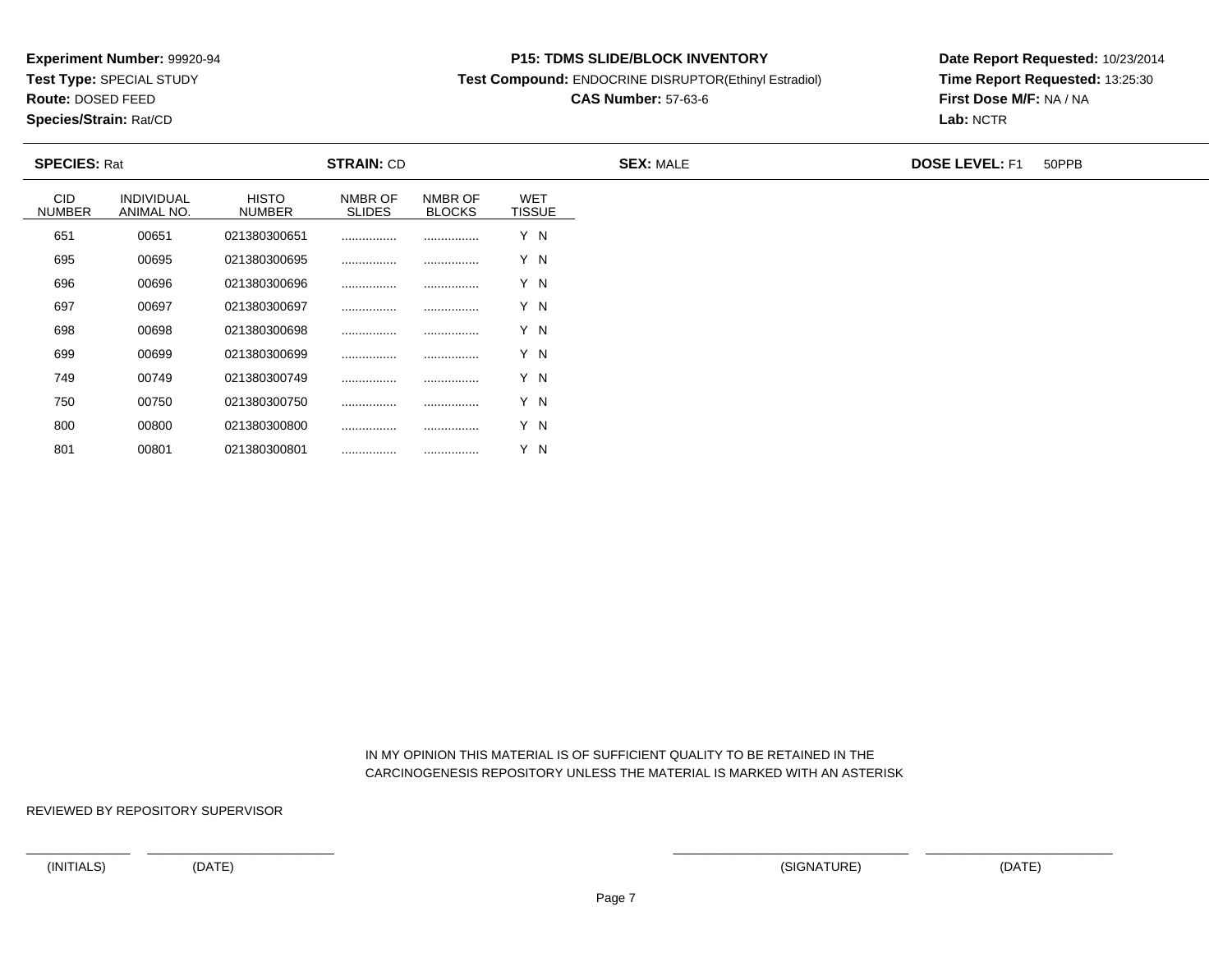**Test Type:** SPECIAL STUDY

**Route:** DOSED FEED

**Species/Strain:** Rat/CD

#### **P15: TDMS SLIDE/BLOCK INVENTORY**

**Test Compound:** ENDOCRINE DISRUPTOR(Ethinyl Estradiol)

# **CAS Number:** 57-63-6

**Date Report Requested:** 10/23/2014**Time Report Requested:** 13:25:30**First Dose M/F:** NA / NA**Lab:** NCTR

| <b>SPECIES: Rat</b>   |                          |                               | <b>STRAIN: CD</b>        |                          |                             | <b>SEX: MALE</b>      |                                 | <b>DOSE LEVEL: F1</b><br>0PPB |                          |                          |                             |  |
|-----------------------|--------------------------|-------------------------------|--------------------------|--------------------------|-----------------------------|-----------------------|---------------------------------|-------------------------------|--------------------------|--------------------------|-----------------------------|--|
| CID.<br><b>NUMBER</b> | INDIVIDUAL<br>ANIMAL NO. | <b>HISTO</b><br><b>NUMBER</b> | NMBR OF<br><b>SLIDES</b> | NMBR OF<br><b>BLOCKS</b> | <b>WET</b><br><b>TISSUE</b> | CID.<br><b>NUMBER</b> | <b>INDIVIDUAL</b><br>ANIMAL NO. | <b>HISTO</b><br><b>NUMBER</b> | NMBR OF<br><b>SLIDES</b> | NMBR OF<br><b>BLOCKS</b> | <b>WET</b><br><b>TISSUE</b> |  |
| 31                    | 00031                    | 021380300031                  |                          |                          | Y N                         | 480                   | 00480                           | 021380300480                  |                          |                          | Y N                         |  |
| 41                    | 00041                    | 021380300041                  |                          |                          | Y N                         | 481                   | 00481                           | 021380300481                  |                          |                          | Y N                         |  |
| 44                    | 00044                    | 021380300044                  |                          |                          | Y N                         | 528                   | 00528                           | 021380300528                  |                          |                          | Y N                         |  |
| 54                    | 00054                    | 021380300054                  |                          |                          | Y N                         | 529                   | 00529                           | 021380300529                  |                          |                          | Y N                         |  |
| 76                    | 00076                    | 021380300076                  |                          |                          | Y N                         | 530                   | 00530                           | 021380300530                  |                          |                          | Y N                         |  |
| 94                    | 00094                    | 021380300094                  |                          |                          | Y N                         | 531                   | 00531                           | 021380300531                  |                          |                          | Y N                         |  |
| 132                   | 00132                    | 021380300132                  |                          |                          | Y N                         | 573                   | 00573                           | 021380300573                  |                          |                          | Y N                         |  |
| 159                   | 00159                    | 021380300159                  |                          |                          | Y N                         | 574                   | 00574                           | 021380300574                  |                          |                          | Y N                         |  |
| 173                   | 00173                    | 021380300173                  |                          |                          | Y N                         | 575                   | 00575                           | 021380300575                  |                          |                          | Y N                         |  |
| 200                   | 00200                    | 021380300200                  |                          |                          | Y N                         | 576                   | 00576                           | 021380300576                  |                          |                          | Y N                         |  |
| 274                   | 00274                    | 021380300274                  |                          |                          | Y N                         | 577                   | 00577                           | 021380300577                  |                          |                          | Y N                         |  |
| 290                   | 00290                    | 021380300290                  |                          |                          | Y N                         | 578                   | 00578                           | 021380300578                  |                          |                          | Y N                         |  |
| 303                   | 00303                    | 021380300303                  |                          |                          | Y N                         | 629                   | 00629                           | 021380300629                  |                          |                          | Y N                         |  |
| 356                   | 00356                    | 021380300356                  |                          | .                        | Y N                         | 630                   | 00630                           | 021380300630                  |                          |                          | Y N                         |  |
| 381                   | 00381                    | 021380300381                  |                          |                          | Y N                         | 631                   | 00631                           | 021380300631                  |                          |                          | Y N                         |  |
| 387                   | 00387                    | 021380300387                  |                          |                          | Y N                         | 675                   | 00675                           | 021380300675                  |                          |                          | Y N                         |  |
| 424                   | 00424                    | 021380300424                  | .                        |                          | Y N                         | 676                   | 00676                           | 021380300676                  |                          |                          | Y N                         |  |
| 425                   | 00425                    | 021380300425                  |                          |                          | Y N                         | 677                   | 00677                           | 021380300677                  |                          |                          | Y N                         |  |
| 426                   | 00426                    | 021380300426                  |                          |                          | Y N                         | 725                   | 00725                           | 021380300725                  |                          |                          | Y N                         |  |
| 454                   | 00454                    | 021380300454                  |                          |                          | Y N                         | 726                   | 00726                           | 021380300726                  |                          |                          | Y N                         |  |

## IN MY OPINION THIS MATERIAL IS OF SUFFICIENT QUALITY TO BE RETAINED IN THECARCINOGENESIS REPOSITORY UNLESS THE MATERIAL IS MARKED WITH AN ASTERISK

REVIEWED BY REPOSITORY SUPERVISOR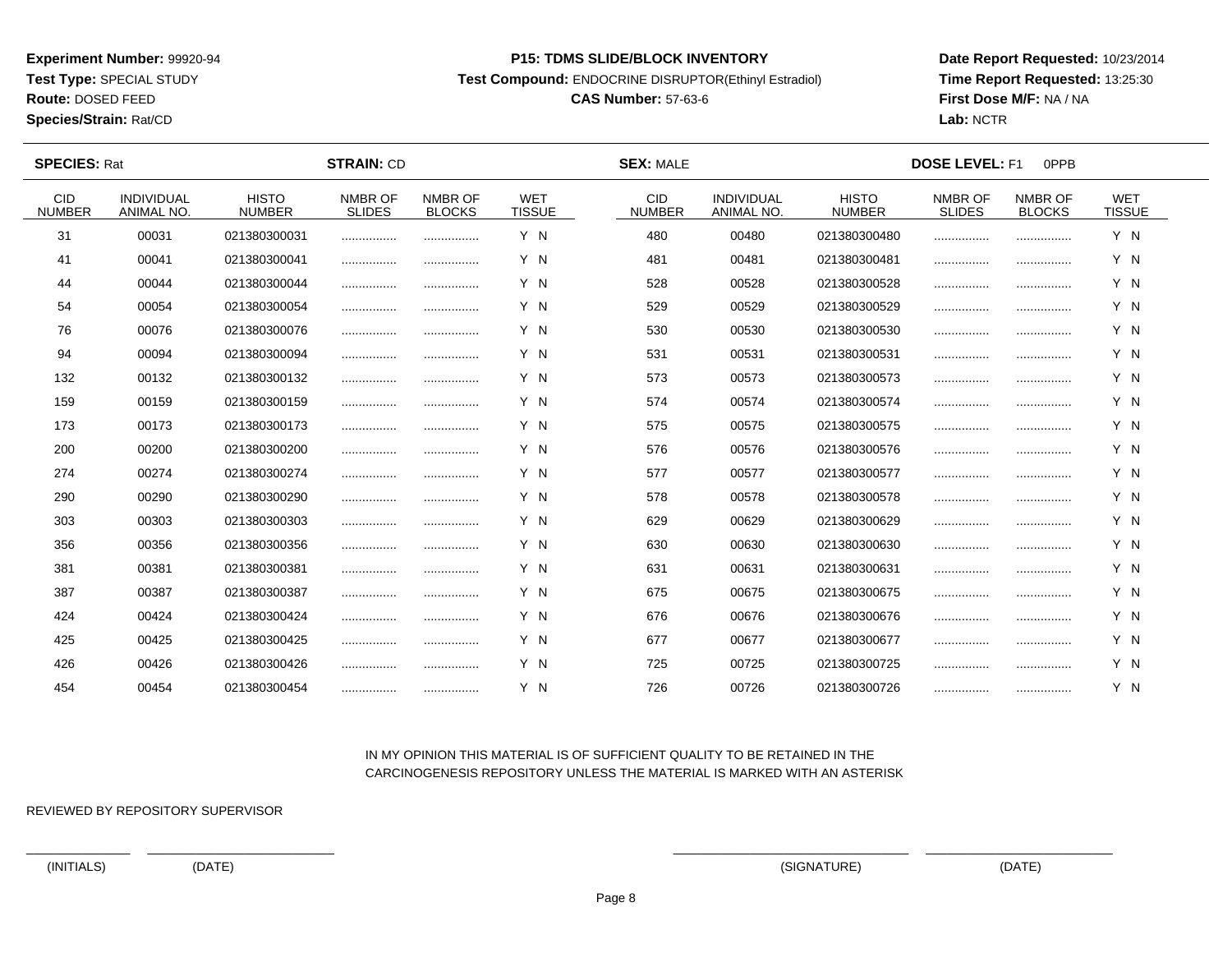**Test Type:** SPECIAL STUDY

**Route:** DOSED FEED

**Species/Strain:** Rat/CD

#### **P15: TDMS SLIDE/BLOCK INVENTORY**

**Test Compound:** ENDOCRINE DISRUPTOR(Ethinyl Estradiol)

# **CAS Number:** 57-63-6

**Date Report Requested:** 10/23/2014**Time Report Requested:** 13:25:30**First Dose M/F:** NA / NA**Lab:** NCTR

| <b>SPECIES: Rat</b>         |                          | <b>STRAIN: CD</b>             |                          |                          | <b>SEX: MALE</b>            | <b>DOSE LEVEL: F1</b><br>0PPB |  |
|-----------------------------|--------------------------|-------------------------------|--------------------------|--------------------------|-----------------------------|-------------------------------|--|
| <b>CID</b><br><b>NUMBER</b> | INDIVIDUAL<br>ANIMAL NO. | <b>HISTO</b><br><b>NUMBER</b> | NMBR OF<br><b>SLIDES</b> | NMBR OF<br><b>BLOCKS</b> | <b>WET</b><br><b>TISSUE</b> |                               |  |
| 727                         | 00727                    | 021380300727                  |                          |                          | Y N                         |                               |  |
| 728                         | 00728                    | 021380300728                  |                          |                          | Y N                         |                               |  |
| 729                         | 00729                    | 021380300729                  |                          |                          | Y N                         |                               |  |
| 772                         | 00772                    | 021380300772                  |                          |                          | Y N                         |                               |  |
| 773                         | 00773                    | 021380300773                  |                          |                          | Y N                         |                               |  |
| 774                         | 00774                    | 021380300774                  |                          |                          | Y N                         |                               |  |
| 775                         | 00775                    | 021380300775                  |                          |                          | Y N                         |                               |  |
| 776                         | 00776                    | 021380300776                  |                          |                          | Y N                         |                               |  |
| 777                         | 00777                    | 021380300777                  |                          |                          | Y N                         |                               |  |
| 778                         | 00778                    | 021380300778                  |                          |                          | Y N                         |                               |  |
| 779                         | 00779                    | 021380300779                  | .                        |                          | Y N                         |                               |  |

 IN MY OPINION THIS MATERIAL IS OF SUFFICIENT QUALITY TO BE RETAINED IN THECARCINOGENESIS REPOSITORY UNLESS THE MATERIAL IS MARKED WITH AN ASTERISK

REVIEWED BY REPOSITORY SUPERVISOR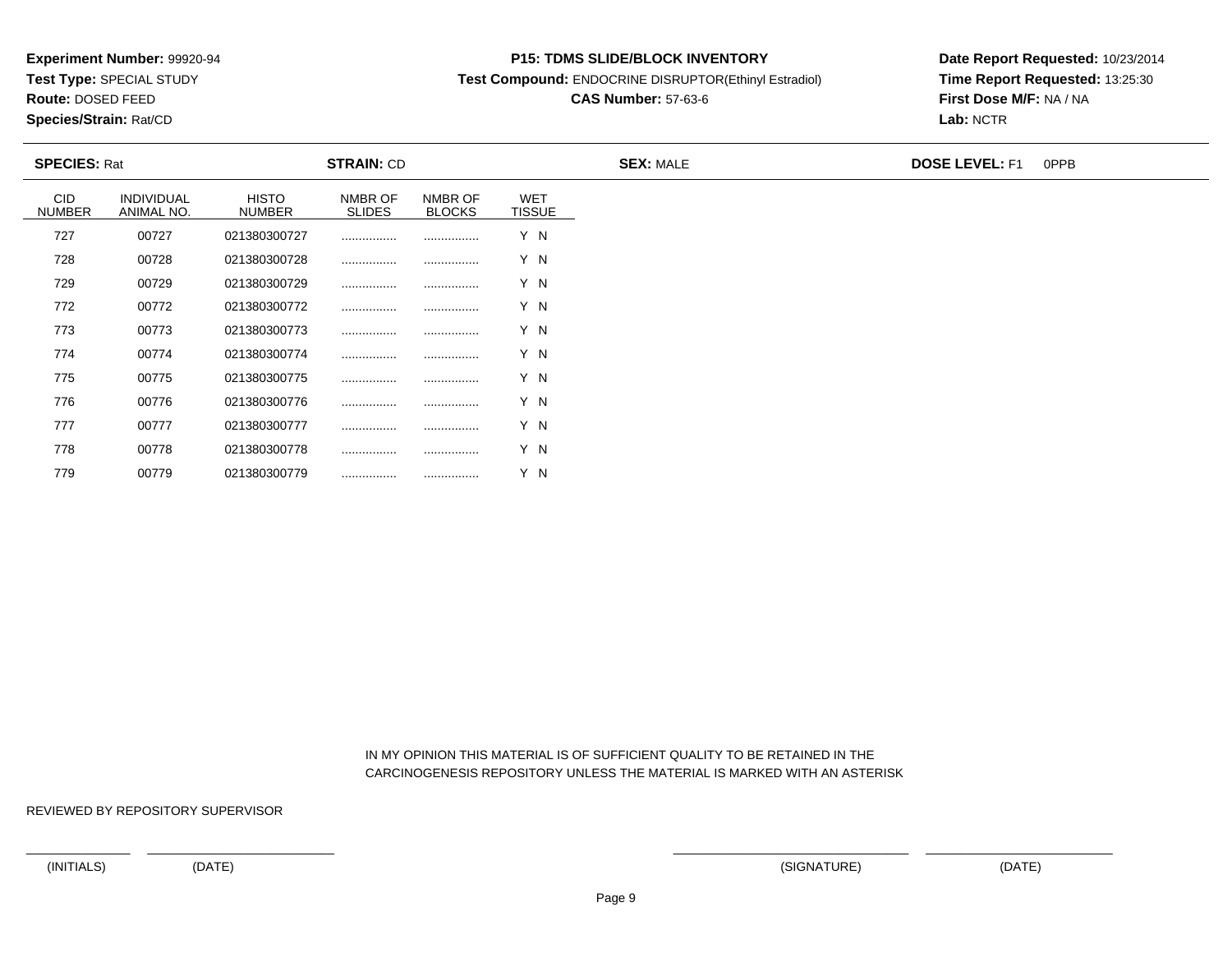**Test Type:** SPECIAL STUDY

**Route:** DOSED FEED

**Species/Strain:** Rat/CD

#### **P15: TDMS SLIDE/BLOCK INVENTORY**

**Test Compound:** ENDOCRINE DISRUPTOR(Ethinyl Estradiol)

# **CAS Number:** 57-63-6

**Date Report Requested:** 10/23/2014**Time Report Requested:** 13:25:30**First Dose M/F:** NA / NA**Lab:** NCTR

 $\overline{\phantom{a}}$ 

| <b>SPECIES: Rat</b>         |                                 |                               | <b>STRAIN: CD</b>        |                          |                             | <b>SEX: MALE</b>            |                                 |                               |                          | <b>DOSE LEVEL: F1</b><br>10PPB |                             |  |  |  |  |
|-----------------------------|---------------------------------|-------------------------------|--------------------------|--------------------------|-----------------------------|-----------------------------|---------------------------------|-------------------------------|--------------------------|--------------------------------|-----------------------------|--|--|--|--|
| <b>CID</b><br><b>NUMBER</b> | <b>INDIVIDUAL</b><br>ANIMAL NO. | <b>HISTO</b><br><b>NUMBER</b> | NMBR OF<br><b>SLIDES</b> | NMBR OF<br><b>BLOCKS</b> | <b>WET</b><br><b>TISSUE</b> | <b>CID</b><br><b>NUMBER</b> | <b>INDIVIDUAL</b><br>ANIMAL NO. | <b>HISTO</b><br><b>NUMBER</b> | NMBR OF<br><b>SLIDES</b> | NMBR OF<br><b>BLOCKS</b>       | <b>WET</b><br><b>TISSUE</b> |  |  |  |  |
| 49                          | 00049                           | 021380300049                  |                          |                          | Y N                         | 432                         | 00432                           | 021380300432                  |                          |                                | Y N                         |  |  |  |  |
| 59                          | 00059                           | 021380300059                  | .                        |                          | Y N                         | 433                         | 00433                           | 021380300433                  |                          |                                | Y N                         |  |  |  |  |
| 88                          | 00088                           | 021380300088                  |                          |                          | Y N                         | 434                         | 00434                           | 021380300434                  |                          |                                | Y N                         |  |  |  |  |
| 103                         | 00103                           | 021380300103                  |                          |                          | Y N                         | 435                         | 00435                           | 021380300435                  |                          |                                | Y N                         |  |  |  |  |
| 135                         | 00135                           | 021380300135                  |                          |                          | Y N                         | 436                         | 00436                           | 021380300436                  | .                        |                                | Y N                         |  |  |  |  |
| 146                         | 00146                           | 021380300146                  |                          | .                        | Y N                         | 488                         | 00488                           | 021380300488                  |                          |                                | Y N                         |  |  |  |  |
| 149                         | 00149                           | 021380300149                  |                          |                          | Y N                         | 489                         | 00489                           | 021380300489                  |                          |                                | Y N                         |  |  |  |  |
| 156                         | 00156                           | 021380300156                  |                          | .                        | Y N                         | 490                         | 00490                           | 021380300490                  |                          |                                | Y N                         |  |  |  |  |
| 168                         | 00168                           | 021380300168                  |                          |                          | Y N                         | 536                         | 00536                           | 021380300536                  |                          |                                | Y N                         |  |  |  |  |
| 172                         | 00172                           | 021380300172                  |                          |                          | Y N                         | 537                         | 00537                           | 021380300537                  |                          |                                | Y N                         |  |  |  |  |
| 179                         | 00179                           | 021380300179                  | .                        |                          | Y N                         | 584                         | 00584                           | 021380300584                  |                          |                                | Y N                         |  |  |  |  |
| 226                         | 00226                           | 021380300226                  |                          |                          | Y N                         | 585                         | 00585                           | 021380300585                  |                          |                                | Y N                         |  |  |  |  |
| 233                         | 00233                           | 021380300233                  |                          |                          | Y N                         | 586                         | 00586                           | 021380300586                  |                          |                                | Y N                         |  |  |  |  |
| 264                         | 00264                           | 021380300264                  |                          |                          | Y N                         | 587                         | 00587                           | 021380300587                  |                          |                                | Y N                         |  |  |  |  |
| 287                         | 00287                           | 021380300287                  |                          |                          | Y N                         | 639                         | 00639                           | 021380300639                  |                          |                                | Y N                         |  |  |  |  |
| 310                         | 00310                           | 021380300310                  |                          |                          | Y N                         | 640                         | 00640                           | 021380300640                  |                          |                                | Y N                         |  |  |  |  |
| 359                         | 00359                           | 021380300359                  | .                        | .                        | Y N                         | 641                         | 00641                           | 021380300641                  |                          |                                | Y N                         |  |  |  |  |
| 361                         | 00361                           | 021380300361                  |                          |                          | Y N                         | 642                         | 00642                           | 021380300642                  |                          |                                | Y N                         |  |  |  |  |
| 383                         | 00383                           | 021380300383                  |                          | .                        | Y N                         | 643                         | 00643                           | 021380300643                  |                          |                                | Y N                         |  |  |  |  |
| 390                         | 00390                           | 021380300390                  |                          |                          | Y N                         | 686                         | 00686                           | 021380300686                  |                          |                                | Y N                         |  |  |  |  |

## IN MY OPINION THIS MATERIAL IS OF SUFFICIENT QUALITY TO BE RETAINED IN THECARCINOGENESIS REPOSITORY UNLESS THE MATERIAL IS MARKED WITH AN ASTERISK

REVIEWED BY REPOSITORY SUPERVISOR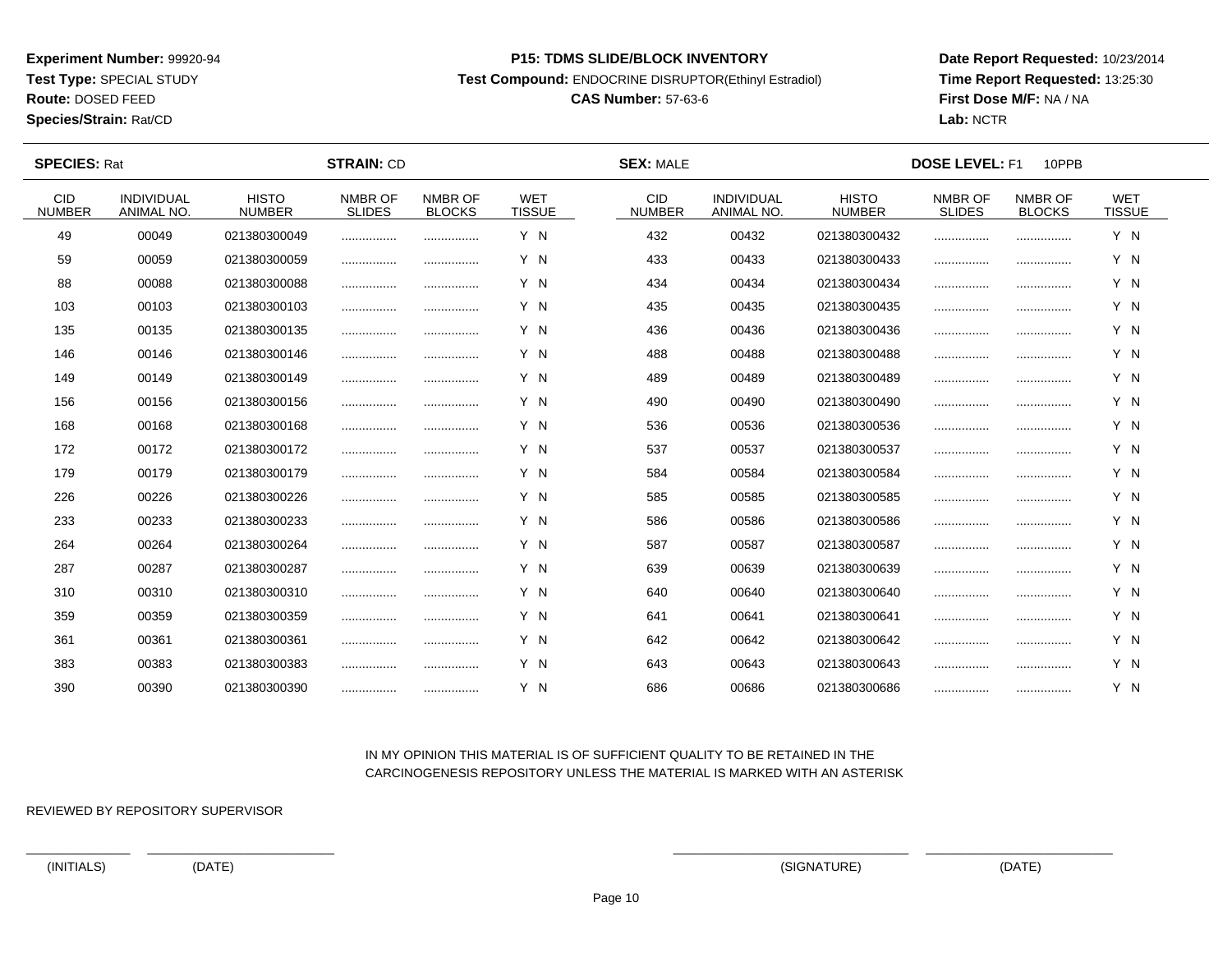**Test Type:** SPECIAL STUDY

**Route:** DOSED FEED

796

**Species/Strain:** Rat/CD

#### **P15: TDMS SLIDE/BLOCK INVENTORY**

**Test Compound:** ENDOCRINE DISRUPTOR(Ethinyl Estradiol)

# **CAS Number:** 57-63-6

**Date Report Requested:** 10/23/2014**Time Report Requested:** 13:25:30**First Dose M/F:** NA / NA**Lab:** NCTR

| <b>SPECIES: Rat</b>         |                                 |                               | <b>STRAIN: CD</b>        |                          |                             | <b>SEX: MALE</b> | <b>DOSE LEVEL: F1</b> | 10PPB |
|-----------------------------|---------------------------------|-------------------------------|--------------------------|--------------------------|-----------------------------|------------------|-----------------------|-------|
| <b>CID</b><br><b>NUMBER</b> | <b>INDIVIDUAL</b><br>ANIMAL NO. | <b>HISTO</b><br><b>NUMBER</b> | NMBR OF<br><b>SLIDES</b> | NMBR OF<br><b>BLOCKS</b> | <b>WET</b><br><b>TISSUE</b> |                  |                       |       |
| 687                         | 00687                           | 021380300687                  |                          |                          | Y N                         |                  |                       |       |
| 688                         | 00688                           | 021380300688                  |                          |                          | Y N                         |                  |                       |       |
| 689                         | 00689                           | 021380300689                  |                          |                          | Y N                         |                  |                       |       |
| 690                         | 00690                           | 021380300690                  |                          |                          | Y N                         |                  |                       |       |
| 743                         | 00743                           | 021380300743                  |                          |                          | Y N                         |                  |                       |       |
| 744                         | 00744                           | 021380300744                  |                          |                          | Y N                         |                  |                       |       |
| 745                         | 00745                           | 021380300745                  |                          |                          | Y N                         |                  |                       |       |
| 794                         | 00794                           | 021380300794                  |                          |                          | Y N                         |                  |                       |       |
| 795                         | 00795                           | 021380300795                  |                          |                          | Y N                         |                  |                       |       |

 IN MY OPINION THIS MATERIAL IS OF SUFFICIENT QUALITY TO BE RETAINED IN THECARCINOGENESIS REPOSITORY UNLESS THE MATERIAL IS MARKED WITH AN ASTERISK

REVIEWED BY REPOSITORY SUPERVISOR

<sup>00796</sup> <sup>021380300796</sup> ................ ................ Y N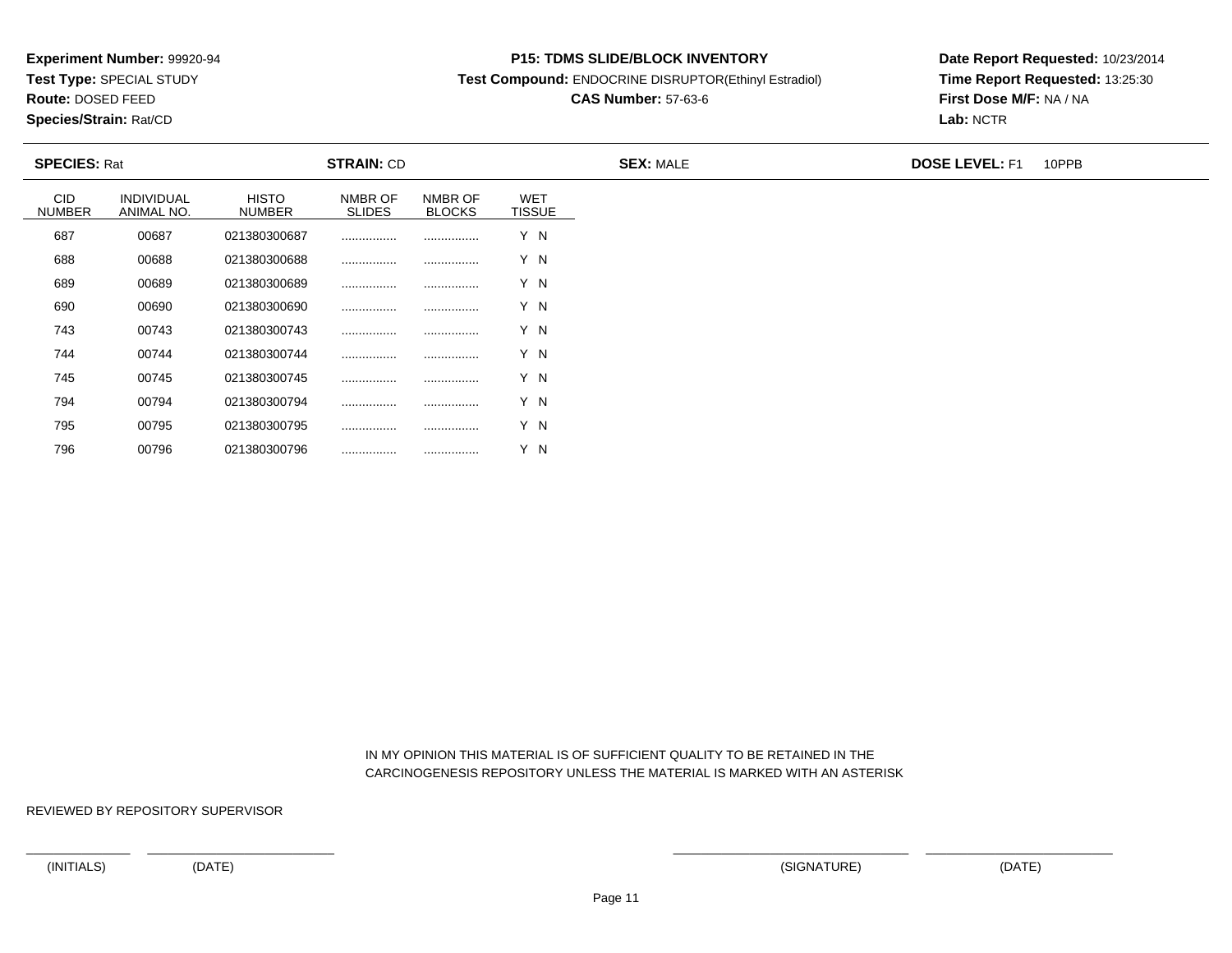**Test Type:** SPECIAL STUDY

**Route:** DOSED FEED

**Species/Strain:** Rat/CD

#### **P15: TDMS SLIDE/BLOCK INVENTORY**

**Test Compound:** ENDOCRINE DISRUPTOR(Ethinyl Estradiol)

# **CAS Number:** 57-63-6

**Date Report Requested:** 10/23/2014**Time Report Requested:** 13:25:30**First Dose M/F:** NA / NA**Lab:** NCTR

| <b>SPECIES: Rat</b>         |                                        |                               | <b>STRAIN: CD</b>        |                          |                             | <b>SEX: MALE</b>      |                                        |                               | <b>DOSE LEVEL: F1/50PPB TO CTL</b> |                          |                             |  |
|-----------------------------|----------------------------------------|-------------------------------|--------------------------|--------------------------|-----------------------------|-----------------------|----------------------------------------|-------------------------------|------------------------------------|--------------------------|-----------------------------|--|
| <b>CID</b><br><b>NUMBER</b> | <b>INDIVIDUAL</b><br><b>ANIMAL NO.</b> | <b>HISTO</b><br><b>NUMBER</b> | NMBR OF<br><b>SLIDES</b> | NMBR OF<br><b>BLOCKS</b> | <b>WET</b><br><b>TISSUE</b> | CID.<br><b>NUMBER</b> | <b>INDIVIDUAL</b><br><b>ANIMAL NO.</b> | <b>HISTO</b><br><b>NUMBER</b> | NMBR OF<br><b>SLIDES</b>           | NMBR OF<br><b>BLOCKS</b> | <b>WET</b><br><b>TISSUE</b> |  |
| 50                          | 00050                                  | 021380300050                  |                          |                          | Y N                         | 449                   | 00449                                  | 021380300449                  |                                    |                          | Y N                         |  |
| 92                          | 00092                                  | 021380300092                  |                          |                          | Y N                         | 501                   | 00501                                  | 021380300501                  |                                    |                          | Y N                         |  |
| 110                         | 00110                                  | 021380300110                  |                          |                          | Y N                         | 502                   | 00502                                  | 021380300502                  |                                    |                          | Y N                         |  |
| 131                         | 00131                                  | 021380300131                  |                          |                          | Y N                         | 503                   | 00503                                  | 021380300503                  |                                    |                          | Y N                         |  |
| 147                         | 00147                                  | 021380300147                  |                          |                          | Y N                         | 504                   | 00504                                  | 021380300504                  |                                    |                          | Y N                         |  |
| 148                         | 00148                                  | 021380300148                  |                          |                          | Y N                         | 547                   | 00547                                  | 021380300547                  |                                    |                          | Y N                         |  |
| 162                         | 00162                                  | 021380300162                  |                          |                          | Y N                         | 548                   | 00548                                  | 021380300548                  |                                    |                          | Y N                         |  |
| 192                         | 00192                                  | 021380300192                  |                          |                          | Y N                         | 549                   | 00549                                  | 021380300549                  |                                    |                          | Y N                         |  |
| 201                         | 00201                                  | 021380300201                  |                          |                          | Y N                         | 550                   | 00550                                  | 021380300550                  |                                    |                          | Y N                         |  |
| 206                         | 00206                                  | 021380300206                  |                          |                          | Y N                         | 551                   | 00551                                  | 021380300551                  |                                    |                          | Y N                         |  |
| 243                         | 00243                                  | 021380300243                  |                          |                          | Y N                         | 598                   | 00598                                  | 021380300598                  |                                    |                          | Y N                         |  |
| 317                         | 00317                                  | 021380300317                  |                          |                          | Y N                         | 599                   | 00599                                  | 021380300599                  |                                    |                          | Y N                         |  |
| 364                         | 00364                                  | 021380300364                  |                          |                          | Y N                         | 600                   | 00600                                  | 021380300600                  |                                    |                          | Y N                         |  |
| 371                         | 00371                                  | 021380300371                  |                          |                          | Y N                         | 601                   | 00601                                  | 021380300601                  |                                    |                          | Y N                         |  |
| 388                         | 00388                                  | 021380300388                  |                          |                          | Y N                         | 602                   | 00602                                  | 021380300602                  |                                    |                          | Y N                         |  |
| 400                         | 00400                                  | 021380300400                  |                          |                          | Y N                         | 652                   | 00652                                  | 021380300652                  |                                    |                          | Y N                         |  |
| 404                         | 00404                                  | 021380300404                  |                          |                          | Y N                         | 653                   | 00653                                  | 021380300653                  |                                    |                          | Y N                         |  |
| 446                         | 00446                                  | 021380300446                  |                          |                          | Y N                         | 654                   | 00654                                  | 021380300654                  |                                    |                          | Y N                         |  |
| 447                         | 00447                                  | 021380300447                  |                          |                          | Y N                         | 655                   | 00655                                  | 021380300655                  |                                    |                          | Y N                         |  |
| 448                         | 00448                                  | 021380300448                  |                          |                          | Y N                         | 656                   | 00656                                  | 021380300656                  |                                    |                          | Y N                         |  |

## IN MY OPINION THIS MATERIAL IS OF SUFFICIENT QUALITY TO BE RETAINED IN THECARCINOGENESIS REPOSITORY UNLESS THE MATERIAL IS MARKED WITH AN ASTERISK

REVIEWED BY REPOSITORY SUPERVISOR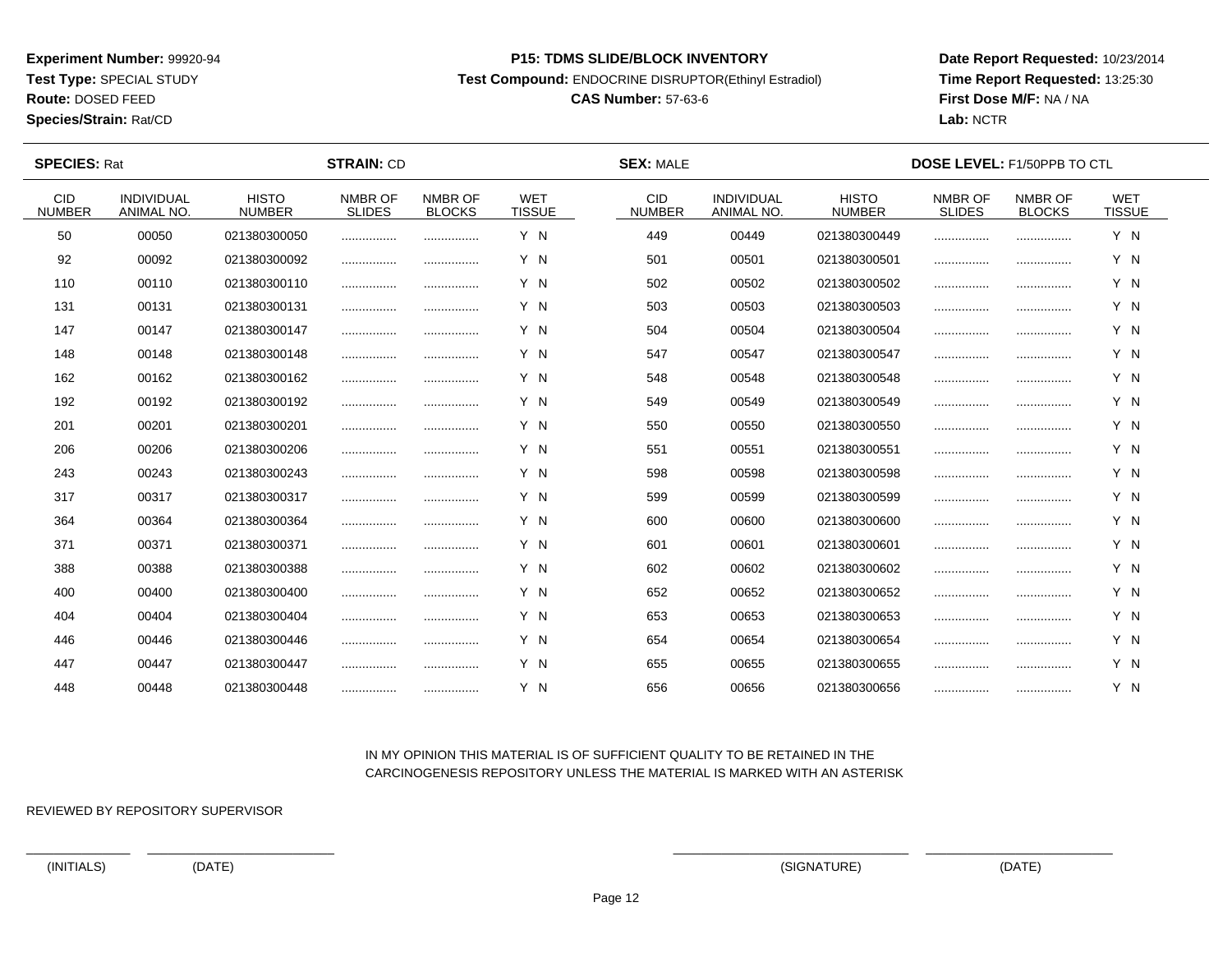**Test Type:** SPECIAL STUDY

**Route:** DOSED FEED

802

**Species/Strain:** Rat/CD

#### **P15: TDMS SLIDE/BLOCK INVENTORY**

**Test Compound:** ENDOCRINE DISRUPTOR(Ethinyl Estradiol)

# **CAS Number:** 57-63-6

**Date Report Requested:** 10/23/2014**Time Report Requested:** 13:25:30**First Dose M/F:** NA / NA**Lab:** NCTR

| <b>SPECIES: Rat</b>         |                          |                               | <b>STRAIN: CD</b>        |                          |                             | <b>SEX: MALE</b> | <b>DOSE LEVEL: F1/50PPB TO CTL</b> |
|-----------------------------|--------------------------|-------------------------------|--------------------------|--------------------------|-----------------------------|------------------|------------------------------------|
| <b>CID</b><br><b>NUMBER</b> | INDIVIDUAL<br>ANIMAL NO. | <b>HISTO</b><br><b>NUMBER</b> | NMBR OF<br><b>SLIDES</b> | NMBR OF<br><b>BLOCKS</b> | <b>WET</b><br><b>TISSUE</b> |                  |                                    |
| 700                         | 00700                    | 021380300700                  |                          |                          | Y N                         |                  |                                    |
| 701                         | 00701                    | 021380300701                  |                          |                          | Y N                         |                  |                                    |
| 702                         | 00702                    | 021380300702                  |                          |                          | Y N                         |                  |                                    |
| 703                         | 00703                    | 021380300703                  |                          |                          | Y N                         |                  |                                    |
| 704                         | 00704                    | 021380300704                  |                          |                          | Y N                         |                  |                                    |
| 751                         | 00751                    | 021380300751                  |                          |                          | Y N                         |                  |                                    |
| 752                         | 00752                    | 021380300752                  |                          |                          | Y N                         |                  |                                    |
| 753                         | 00753                    | 021380300753                  |                          |                          | Y N                         |                  |                                    |
| 754                         | 00754                    | 021380300754                  |                          |                          | Y N                         |                  |                                    |

 IN MY OPINION THIS MATERIAL IS OF SUFFICIENT QUALITY TO BE RETAINED IN THECARCINOGENESIS REPOSITORY UNLESS THE MATERIAL IS MARKED WITH AN ASTERISK

REVIEWED BY REPOSITORY SUPERVISOR

<sup>00802</sup> <sup>021380300802</sup> ................ ................ Y N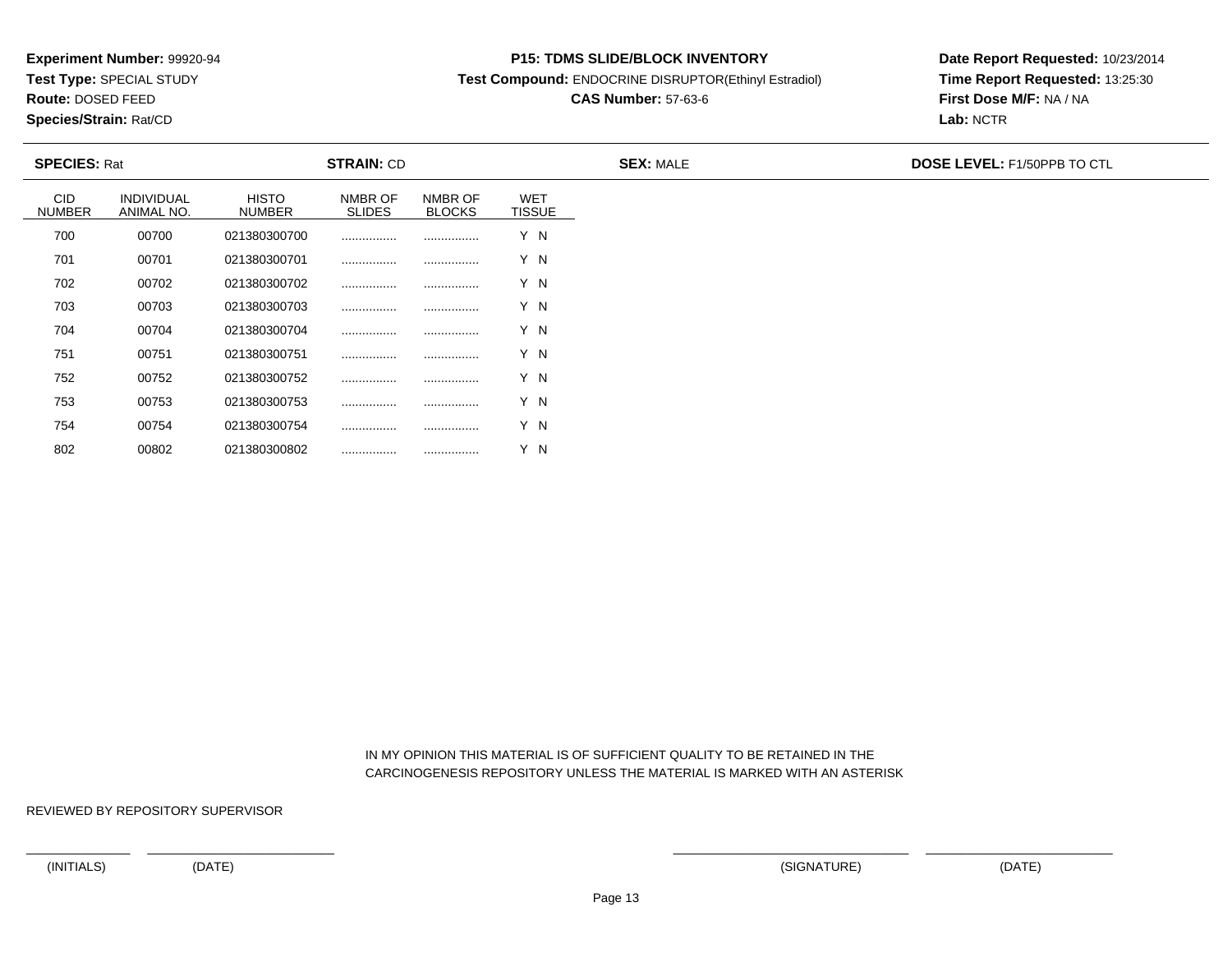**Test Type:** SPECIAL STUDY

**Route:** DOSED FEED

**Species/Strain:** Rat/CD

#### **P15: TDMS SLIDE/BLOCK INVENTORY**

**Test Compound:** ENDOCRINE DISRUPTOR(Ethinyl Estradiol)

# **CAS Number:** 57-63-6

**Date Report Requested:** 10/23/2014**Time Report Requested:** 13:25:30**First Dose M/F:** NA / NA**Lab:** NCTR

| <b>SPECIES: Rat</b>         |                                 |                               | <b>STRAIN: CD</b>        |                          |                             | <b>SEX: MALE</b>            |                                        |                               | <b>DOSE LEVEL: F1/2PPB TO CTL</b> |                          |                             |  |
|-----------------------------|---------------------------------|-------------------------------|--------------------------|--------------------------|-----------------------------|-----------------------------|----------------------------------------|-------------------------------|-----------------------------------|--------------------------|-----------------------------|--|
| <b>CID</b><br><b>NUMBER</b> | <b>INDIVIDUAL</b><br>ANIMAL NO. | <b>HISTO</b><br><b>NUMBER</b> | NMBR OF<br><b>SLIDES</b> | NMBR OF<br><b>BLOCKS</b> | <b>WET</b><br><b>TISSUE</b> | <b>CID</b><br><b>NUMBER</b> | <b>INDIVIDUAL</b><br><b>ANIMAL NO.</b> | <b>HISTO</b><br><b>NUMBER</b> | NMBR OF<br><b>SLIDES</b>          | NMBR OF<br><b>BLOCKS</b> | <b>WET</b><br><b>TISSUE</b> |  |
| 55                          | 00055                           | 021380300055                  |                          |                          | Y N                         | 431                         | 00431                                  | 021380300431                  |                                   |                          | Y N                         |  |
| 68                          | 00068                           | 021380300068                  |                          |                          | Y N                         | 486                         | 00486                                  | 021380300486                  |                                   |                          | Y N                         |  |
| 79                          | 00079                           | 021380300079                  |                          |                          | Y N                         | 487                         | 00487                                  | 021380300487                  |                                   |                          | Y N                         |  |
| 87                          | 00087                           | 021380300087                  |                          |                          | Y N                         | 534                         | 00534                                  | 021380300534                  |                                   |                          | Y N                         |  |
| 107                         | 00107                           | 021380300107                  |                          |                          | Y N                         | 535                         | 00535                                  | 021380300535                  |                                   |                          | Y N                         |  |
| 150                         | 00150                           | 021380300150                  |                          | .                        | Y N                         | 581                         | 00581                                  | 021380300581                  |                                   |                          | Y N                         |  |
| 153                         | 00153                           | 021380300153                  |                          |                          | Y N                         | 582                         | 00582                                  | 021380300582                  |                                   |                          | Y N                         |  |
| 160                         | 00160                           | 021380300160                  |                          |                          | Y N                         | 583                         | 00583                                  | 021380300583                  |                                   |                          | Y N                         |  |
| 167                         | 00167                           | 021380300167                  |                          |                          | Y N                         | 635                         | 00635                                  | 021380300635                  |                                   |                          | Y N                         |  |
| 187                         | 00187                           | 021380300187                  |                          |                          | Y N                         | 636                         | 00636                                  | 021380300636                  |                                   |                          | Y N                         |  |
| 197                         | 00197                           | 021380300197                  |                          |                          | Y N                         | 637                         | 00637                                  | 021380300637                  |                                   |                          | Y N                         |  |
| 215                         | 00215                           | 021380300215                  |                          |                          | Y N                         | 638                         | 00638                                  | 021380300638                  |                                   |                          | Y N                         |  |
| 255                         | 00255                           | 021380300255                  |                          |                          | Y N                         | 681                         | 00681                                  | 021380300681                  |                                   |                          | Y N                         |  |
| 285                         | 00285                           | 021380300285                  |                          |                          | Y N                         | 682                         | 00682                                  | 021380300682                  |                                   |                          | Y N                         |  |
| 326                         | 00326                           | 021380300326                  |                          |                          | Y N                         | 683                         | 00683                                  | 021380300683                  |                                   |                          | Y N                         |  |
| 340                         | 00340                           | 021380300340                  |                          |                          | Y N                         | 684                         | 00684                                  | 021380300684                  |                                   |                          | Y N                         |  |
| 362                         | 00362                           | 021380300362                  |                          |                          | Y N                         | 685                         | 00685                                  | 021380300685                  |                                   |                          | Y N                         |  |
| 372                         | 00372                           | 021380300372                  |                          |                          | Y N                         | 737                         | 00737                                  | 021380300737                  |                                   |                          | Y N                         |  |
| 389                         | 00389                           | 021380300389                  |                          |                          | Y N                         | 738                         | 00738                                  | 021380300738                  |                                   |                          | Y N                         |  |
| 430                         | 00430                           | 021380300430                  |                          |                          | Y N                         | 739                         | 00739                                  | 021380300739                  |                                   |                          | Y N                         |  |

## IN MY OPINION THIS MATERIAL IS OF SUFFICIENT QUALITY TO BE RETAINED IN THECARCINOGENESIS REPOSITORY UNLESS THE MATERIAL IS MARKED WITH AN ASTERISK

REVIEWED BY REPOSITORY SUPERVISOR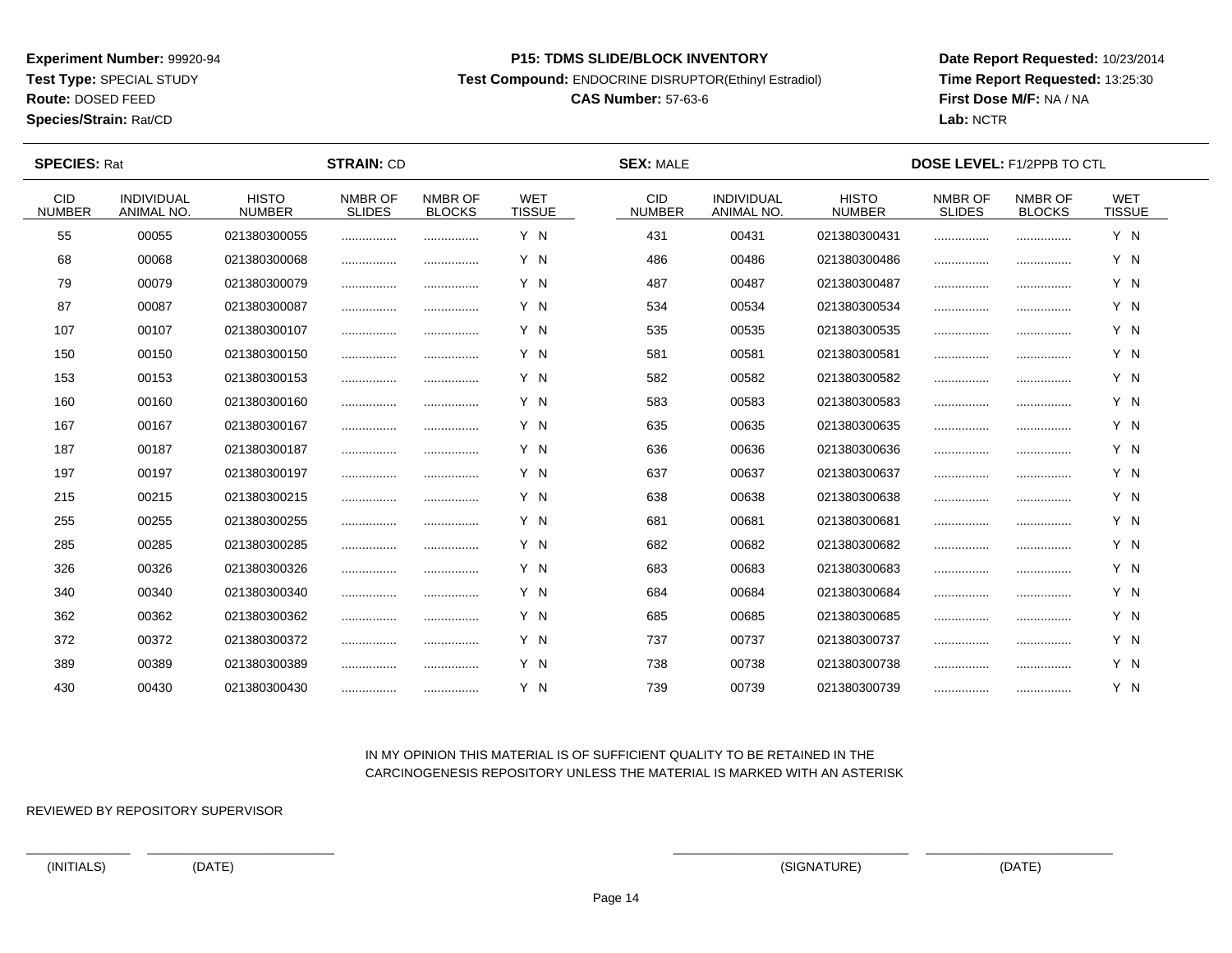**Test Type:** SPECIAL STUDY

**Route:** DOSED FEED

793

**Species/Strain:** Rat/CD

#### **P15: TDMS SLIDE/BLOCK INVENTORY**

**Test Compound:** ENDOCRINE DISRUPTOR(Ethinyl Estradiol)

# **CAS Number:** 57-63-6

**Date Report Requested:** 10/23/2014**Time Report Requested:** 13:25:30**First Dose M/F:** NA / NA**Lab:** NCTR

| <b>SPECIES: Rat</b>         |                                 |                               | <b>STRAIN: CD</b>        |                          |                             | <b>SEX: MALE</b> | <b>DOSE LEVEL: F1/2PPB TO CTL</b> |
|-----------------------------|---------------------------------|-------------------------------|--------------------------|--------------------------|-----------------------------|------------------|-----------------------------------|
| <b>CID</b><br><b>NUMBER</b> | <b>INDIVIDUAL</b><br>ANIMAL NO. | <b>HISTO</b><br><b>NUMBER</b> | NMBR OF<br><b>SLIDES</b> | NMBR OF<br><b>BLOCKS</b> | <b>WET</b><br><b>TISSUE</b> |                  |                                   |
| 740                         | 00740                           | 021380300740                  |                          |                          | Y N                         |                  |                                   |
| 741                         | 00741                           | 021380300741                  |                          |                          | Y N                         |                  |                                   |
| 742                         | 00742                           | 021380300742                  |                          |                          | Y N                         |                  |                                   |
| 787                         | 00787                           | 021380300787                  |                          |                          | Y N                         |                  |                                   |
| 788                         | 00788                           | 021380300788                  |                          |                          | Y N                         |                  |                                   |
| 789                         | 00789                           | 021380300789                  |                          |                          | Y N                         |                  |                                   |
| 790                         | 00790                           | 021380300790                  |                          |                          | Y N                         |                  |                                   |
| 791                         | 00791                           | 021380300791                  |                          |                          | Y N                         |                  |                                   |
| 792                         | 00792                           | 021380300792                  |                          |                          | Y N                         |                  |                                   |

 IN MY OPINION THIS MATERIAL IS OF SUFFICIENT QUALITY TO BE RETAINED IN THECARCINOGENESIS REPOSITORY UNLESS THE MATERIAL IS MARKED WITH AN ASTERISK

REVIEWED BY REPOSITORY SUPERVISOR

<sup>00793</sup> <sup>021380300793</sup> ................ ................ Y N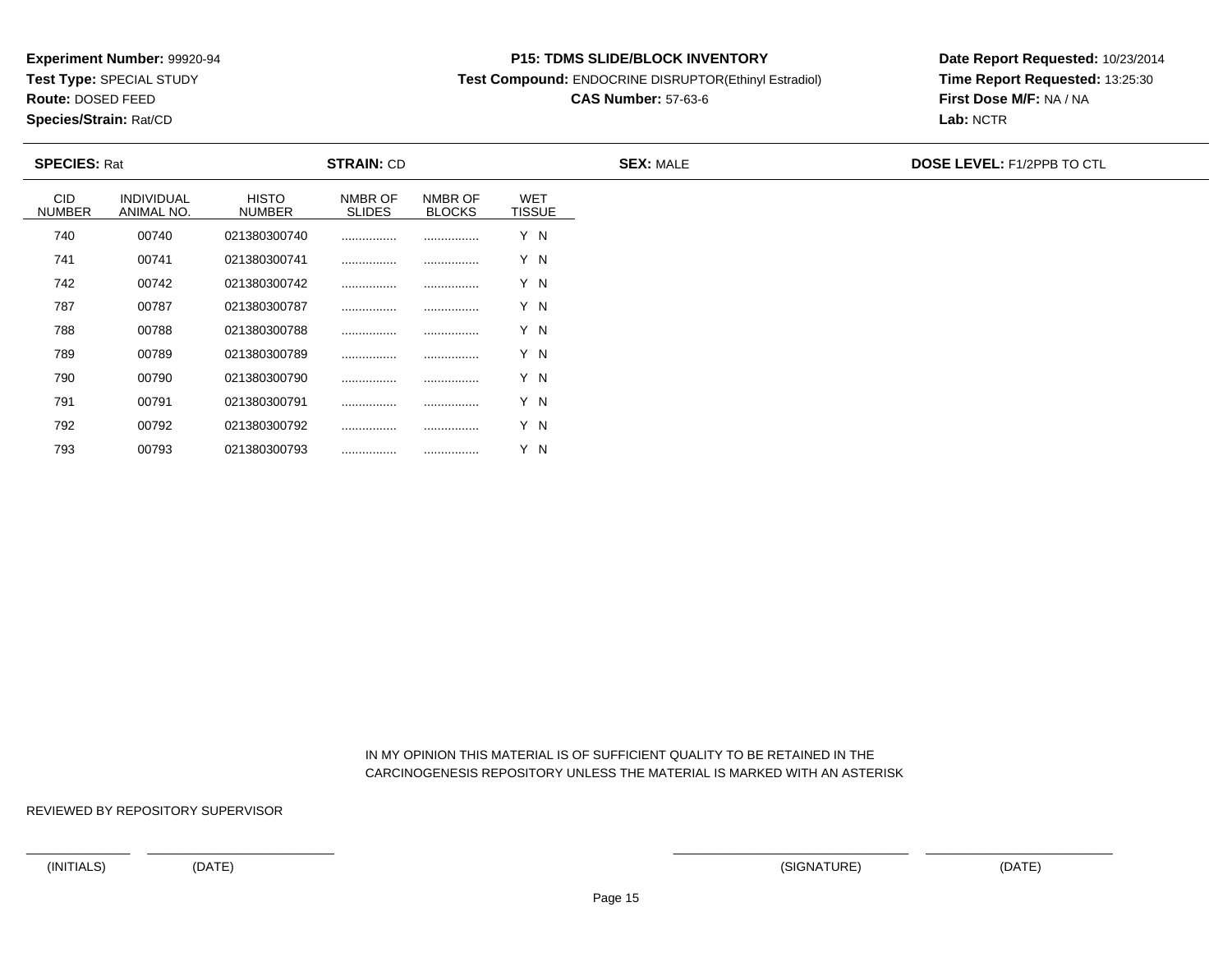**Test Type:** SPECIAL STUDY

**Route:** DOSED FEED

**Species/Strain:** Rat/CD

#### **P15: TDMS SLIDE/BLOCK INVENTORY**

**Test Compound:** ENDOCRINE DISRUPTOR(Ethinyl Estradiol)

# **CAS Number:** 57-63-6

**Date Report Requested:** 10/23/2014**Time Report Requested:** 13:25:30**First Dose M/F:** NA / NA**Lab:** NCTR

| <b>SPECIES: Rat</b>         |                                 |                               | <b>STRAIN: CD</b>        |                          |                             | <b>SEX: FEMALE</b>          |                                        |                               | <b>DOSE LEVEL: F1</b><br>2PPB |                          |                             |  |
|-----------------------------|---------------------------------|-------------------------------|--------------------------|--------------------------|-----------------------------|-----------------------------|----------------------------------------|-------------------------------|-------------------------------|--------------------------|-----------------------------|--|
| <b>CID</b><br><b>NUMBER</b> | <b>INDIVIDUAL</b><br>ANIMAL NO. | <b>HISTO</b><br><b>NUMBER</b> | NMBR OF<br><b>SLIDES</b> | NMBR OF<br><b>BLOCKS</b> | <b>WET</b><br><b>TISSUE</b> | <b>CID</b><br><b>NUMBER</b> | <b>INDIVIDUAL</b><br><b>ANIMAL NO.</b> | <b>HISTO</b><br><b>NUMBER</b> | NMBR OF<br><b>SLIDES</b>      | NMBR OF<br><b>BLOCKS</b> | <b>WET</b><br><b>TISSUE</b> |  |
| 2                           | 00002                           | 021380300002                  |                          |                          | Y N                         | 307                         | 00307                                  | 021380300307                  |                               |                          | Y N                         |  |
| 23                          | 00023                           | 021380300023                  |                          |                          | Y N                         | 316                         | 00316                                  | 021380300316                  |                               |                          | Y N                         |  |
| 51                          | 00051                           | 021380300051                  |                          |                          | Y N                         | 342                         | 00342                                  | 021380300342                  |                               |                          | Y N                         |  |
| 61                          | 00061                           | 021380300061                  |                          |                          | Y N                         | 349                         | 00349                                  | 021380300349                  |                               |                          | Y N                         |  |
| 64                          | 00064                           | 021380300064                  |                          |                          | Y N                         | 353                         | 00353                                  | 021380300353                  |                               |                          | Y N                         |  |
| 104                         | 00104                           | 021380300104                  |                          |                          | Y N                         | 379                         | 00379                                  | 021380300379                  |                               |                          | Y N                         |  |
| 134                         | 00134                           | 021380300134                  |                          |                          | Y N                         | 394                         | 00394                                  | 021380300394                  |                               |                          | Y N                         |  |
| 136                         | 00136                           | 021380300136                  |                          |                          | Y N                         | 408                         | 00408                                  | 021380300408                  |                               |                          | Y N                         |  |
| 151                         | 00151                           | 021380300151                  |                          |                          | Y N                         | 409                         | 00409                                  | 021380300409                  |                               |                          | Y N                         |  |
| 169                         | 00169                           | 021380300169                  |                          |                          | Y N                         | 410                         | 00410                                  | 021380300410                  |                               |                          | Y N                         |  |
| 190                         | 00190                           | 021380300190                  |                          |                          | Y N                         | 411                         | 00411                                  | 021380300411                  |                               |                          | Y N                         |  |
| 194                         | 00194                           | 021380300194                  |                          |                          | Y N                         | 460                         | 00460                                  | 021380300460                  |                               |                          | Y N                         |  |
| 209                         | 00209                           | 021380300209                  |                          |                          | Y N                         | 461                         | 00461                                  | 021380300461                  |                               |                          | Y N                         |  |
| 227                         | 00227                           | 021380300227                  |                          |                          | Y N                         | 462                         | 00462                                  | 021380300462                  |                               |                          | Y N                         |  |
| 229                         | 00229                           | 021380300229                  |                          |                          | Y N                         | 463                         | 00463                                  | 021380300463                  |                               |                          | Y N                         |  |
| 250                         | 00250                           | 021380300250                  |                          |                          | Y N                         | 464                         | 00464                                  | 021380300464                  |                               |                          | Y N                         |  |
| 260                         | 00260                           | 021380300260                  |                          | .                        | Y N                         | 510                         | 00510                                  | 021380300510                  |                               |                          | Y N                         |  |
| 267                         | 00267                           | 021380300267                  |                          |                          | Y N                         | 511                         | 00511                                  | 021380300511                  |                               |                          | Y N                         |  |
| 279                         | 00279                           | 021380300279                  |                          |                          | Y N                         | 558                         | 00558                                  | 021380300558                  |                               |                          | Y N                         |  |
| 306                         | 00306                           | 021380300306                  |                          |                          | Y N                         | 559                         | 00559                                  | 021380300559                  |                               |                          | Y N                         |  |

## IN MY OPINION THIS MATERIAL IS OF SUFFICIENT QUALITY TO BE RETAINED IN THECARCINOGENESIS REPOSITORY UNLESS THE MATERIAL IS MARKED WITH AN ASTERISK

REVIEWED BY REPOSITORY SUPERVISOR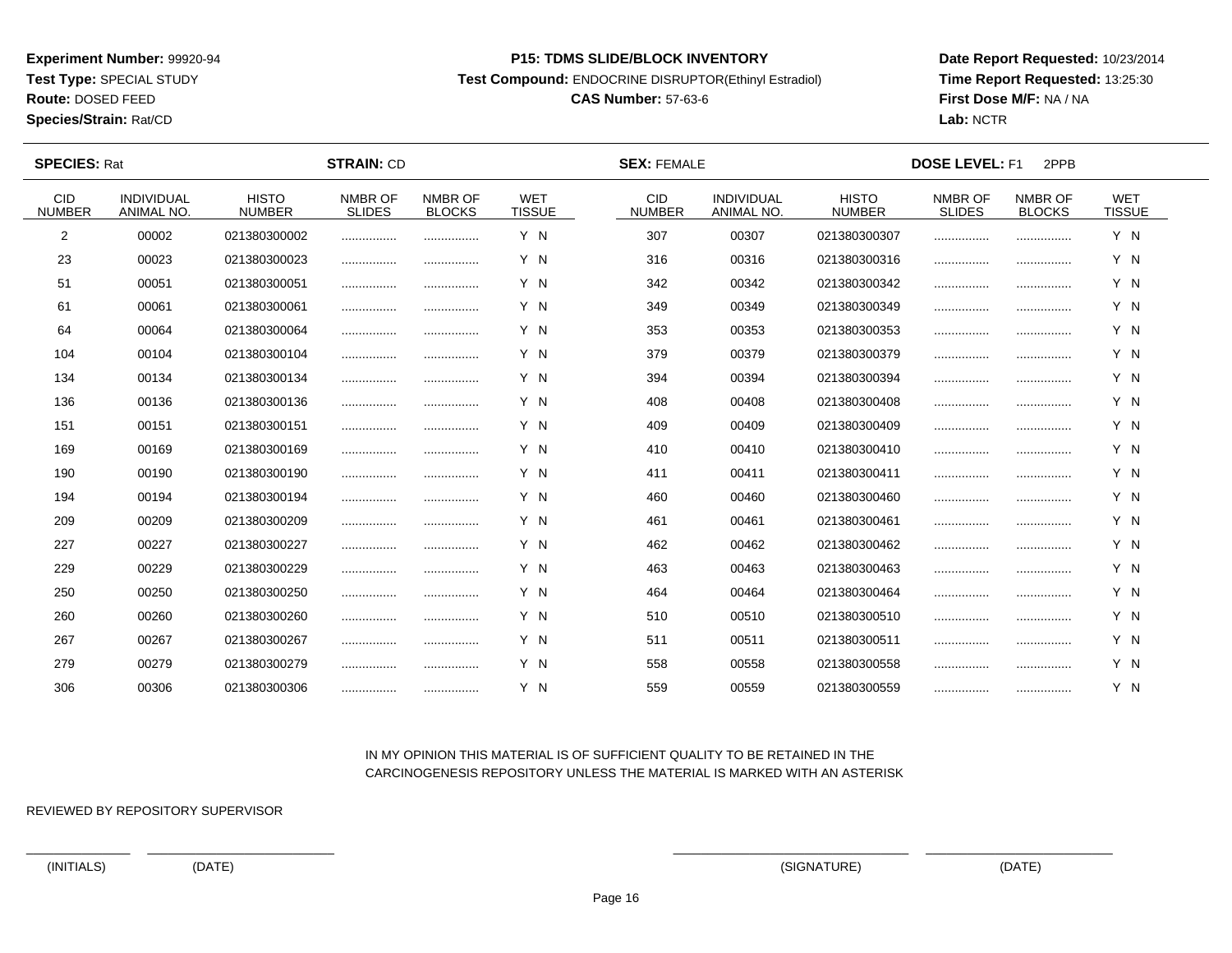**Test Type:** SPECIAL STUDY

**Route:** DOSED FEED

766

**Species/Strain:** Rat/CD

#### **P15: TDMS SLIDE/BLOCK INVENTORY**

**Test Compound:** ENDOCRINE DISRUPTOR(Ethinyl Estradiol)

# **CAS Number:** 57-63-6

**Date Report Requested:** 10/23/2014**Time Report Requested:** 13:25:30**First Dose M/F:** NA / NA**Lab:** NCTR

| <b>SPECIES: Rat</b>  |                                 |                               | <b>STRAIN: CD</b>        |                          |                             | <b>SEX: FEMALE</b> | <b>DOSE LEVEL: F1</b> | 2PPB |
|----------------------|---------------------------------|-------------------------------|--------------------------|--------------------------|-----------------------------|--------------------|-----------------------|------|
| CID<br><b>NUMBER</b> | <b>INDIVIDUAL</b><br>ANIMAL NO. | <b>HISTO</b><br><b>NUMBER</b> | NMBR OF<br><b>SLIDES</b> | NMBR OF<br><b>BLOCKS</b> | <b>WET</b><br><b>TISSUE</b> |                    |                       |      |
| 611                  | 00611                           | 021380300611                  |                          |                          | Y N                         |                    |                       |      |
| 612                  | 00612                           | 021380300612                  |                          |                          | Y N                         |                    |                       |      |
| 658                  | 00658                           | 021380300658                  | .                        |                          | Y N                         |                    |                       |      |
| 710                  | 00710                           | 021380300710                  |                          |                          | Y N                         |                    |                       |      |
| 711                  | 00711                           | 021380300711                  | .                        |                          | Y N                         |                    |                       |      |
| 712                  | 00712                           | 021380300712                  |                          |                          | Y N                         |                    |                       |      |
| 713                  | 00713                           | 021380300713                  |                          |                          | Y N                         |                    |                       |      |
| 764                  | 00764                           | 021380300764                  |                          |                          | Y N                         |                    |                       |      |
| 765                  | 00765                           | 021380300765                  |                          |                          | Y N                         |                    |                       |      |

 IN MY OPINION THIS MATERIAL IS OF SUFFICIENT QUALITY TO BE RETAINED IN THECARCINOGENESIS REPOSITORY UNLESS THE MATERIAL IS MARKED WITH AN ASTERISK

REVIEWED BY REPOSITORY SUPERVISOR

<sup>00766</sup> <sup>021380300766</sup> ................ ................ Y N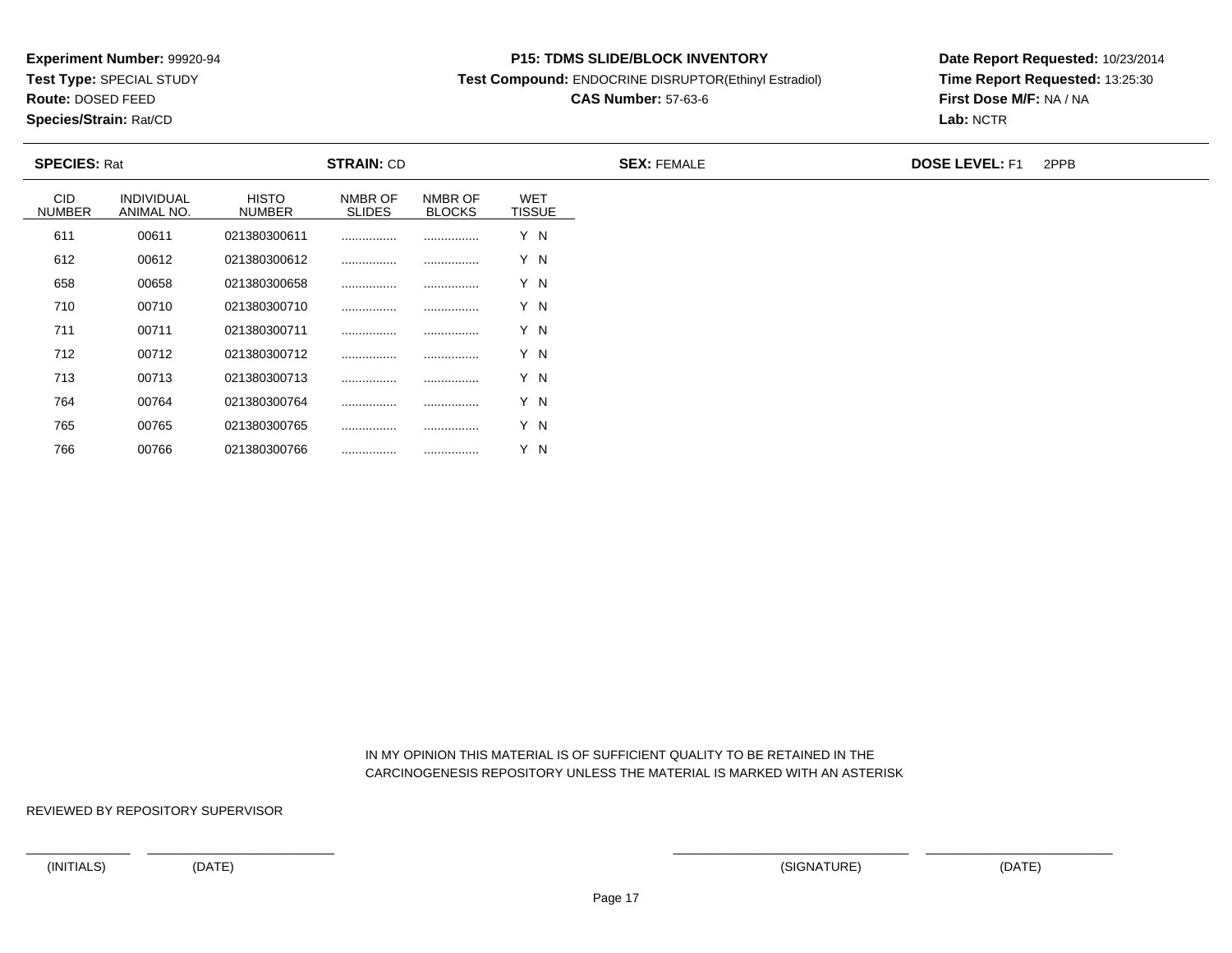**Test Type:** SPECIAL STUDY

**Route:** DOSED FEED

**Species/Strain:** Rat/CD

#### **P15: TDMS SLIDE/BLOCK INVENTORY**

**Test Compound:** ENDOCRINE DISRUPTOR(Ethinyl Estradiol)

# **CAS Number:** 57-63-6

**Date Report Requested:** 10/23/2014**Time Report Requested:** 13:25:30**First Dose M/F:** NA / NA**Lab:** NCTR

| <b>SPECIES: Rat</b>         |                                        |                               | <b>STRAIN: CD</b>        |                          |                             | <b>SEX: FEMALE</b>          |                                 |                               | <b>DOSE LEVEL: F1/2PPB TO CTL</b> |                          |                             |  |
|-----------------------------|----------------------------------------|-------------------------------|--------------------------|--------------------------|-----------------------------|-----------------------------|---------------------------------|-------------------------------|-----------------------------------|--------------------------|-----------------------------|--|
| <b>CID</b><br><b>NUMBER</b> | <b>INDIVIDUAL</b><br><b>ANIMAL NO.</b> | <b>HISTO</b><br><b>NUMBER</b> | NMBR OF<br><b>SLIDES</b> | NMBR OF<br><b>BLOCKS</b> | <b>WET</b><br><b>TISSUE</b> | <b>CID</b><br><b>NUMBER</b> | <b>INDIVIDUAL</b><br>ANIMAL NO. | <b>HISTO</b><br><b>NUMBER</b> | NMBR OF<br><b>SLIDES</b>          | NMBR OF<br><b>BLOCKS</b> | <b>WET</b><br><b>TISSUE</b> |  |
| 3                           | 00003                                  | 021380300003                  |                          |                          | Y N                         | 237                         | 00237                           | 021380300237                  |                                   |                          | Y N                         |  |
| 36                          | 00036                                  | 021380300036                  |                          |                          | Y N                         | 239                         | 00239                           | 021380300239                  |                                   |                          | Y N                         |  |
| 45                          | 00045                                  | 021380300045                  |                          |                          | Y N                         | 248                         | 00248                           | 021380300248                  |                                   |                          | Y N                         |  |
| 65                          | 00065                                  | 021380300065                  |                          |                          | Y N                         | 256                         | 00256                           | 021380300256                  |                                   |                          | Y N                         |  |
| 66                          | 00066                                  | 021380300066                  |                          |                          | Y N                         | 270                         | 00270                           | 021380300270                  |                                   |                          | Y N                         |  |
| 73                          | 00073                                  | 021380300073                  |                          |                          | Y N                         | 273                         | 00273                           | 021380300273                  |                                   |                          | Y N                         |  |
| 74                          | 00074                                  | 021380300074                  |                          |                          | Y N                         | 339                         | 00339                           | 021380300339                  |                                   |                          | Y N                         |  |
| 78                          | 00078                                  | 021380300078                  |                          |                          | Y N                         | 341                         | 00341                           | 021380300341                  |                                   |                          | Y N                         |  |
| 80                          | 00080                                  | 021380300080                  |                          |                          | Y N                         | 352                         | 00352                           | 021380300352                  |                                   |                          | Y N                         |  |
| 84                          | 00084                                  | 021380300084                  |                          |                          | Y N                         | 366                         | 00366                           | 021380300366                  |                                   |                          | Y N                         |  |
| 106                         | 00106                                  | 021380300106                  |                          |                          | Y N                         | 377                         | 00377                           | 021380300377                  |                                   |                          | Y N                         |  |
| 133                         | 00133                                  | 021380300133                  |                          |                          | Y N                         | 396                         | 00396                           | 021380300396                  |                                   |                          | Y N                         |  |
| 142                         | 00142                                  | 021380300142                  |                          |                          | Y N                         | 412                         | 00412                           | 021380300412                  |                                   |                          | Y N                         |  |
| 163                         | 00163                                  | 021380300163                  |                          |                          | Y N                         | 413                         | 00413                           | 021380300413                  |                                   |                          | Y N                         |  |
| 164                         | 00164                                  | 021380300164                  |                          |                          | Y N                         | 414                         | 00414                           | 021380300414                  |                                   |                          | Y N                         |  |
| 165                         | 00165                                  | 021380300165                  |                          |                          | Y N                         | 450                         | 00450                           | 021380300450                  |                                   |                          | Y N                         |  |
| 178                         | 00178                                  | 021380300178                  |                          |                          | Y N                         | 465                         | 00465                           | 021380300465                  |                                   |                          | Y N                         |  |
| 181                         | 00181                                  | 021380300181                  |                          |                          | Y N                         | 466                         | 00466                           | 021380300466                  |                                   |                          | Y N                         |  |
| 220                         | 00220                                  | 021380300220                  |                          |                          | Y N                         | 467                         | 00467                           | 021380300467                  |                                   |                          | Y N                         |  |
| 235                         | 00235                                  | 021380300235                  |                          |                          | Y N                         | 512                         | 00512                           | 021380300512                  |                                   |                          | Y N                         |  |

## IN MY OPINION THIS MATERIAL IS OF SUFFICIENT QUALITY TO BE RETAINED IN THECARCINOGENESIS REPOSITORY UNLESS THE MATERIAL IS MARKED WITH AN ASTERISK

REVIEWED BY REPOSITORY SUPERVISOR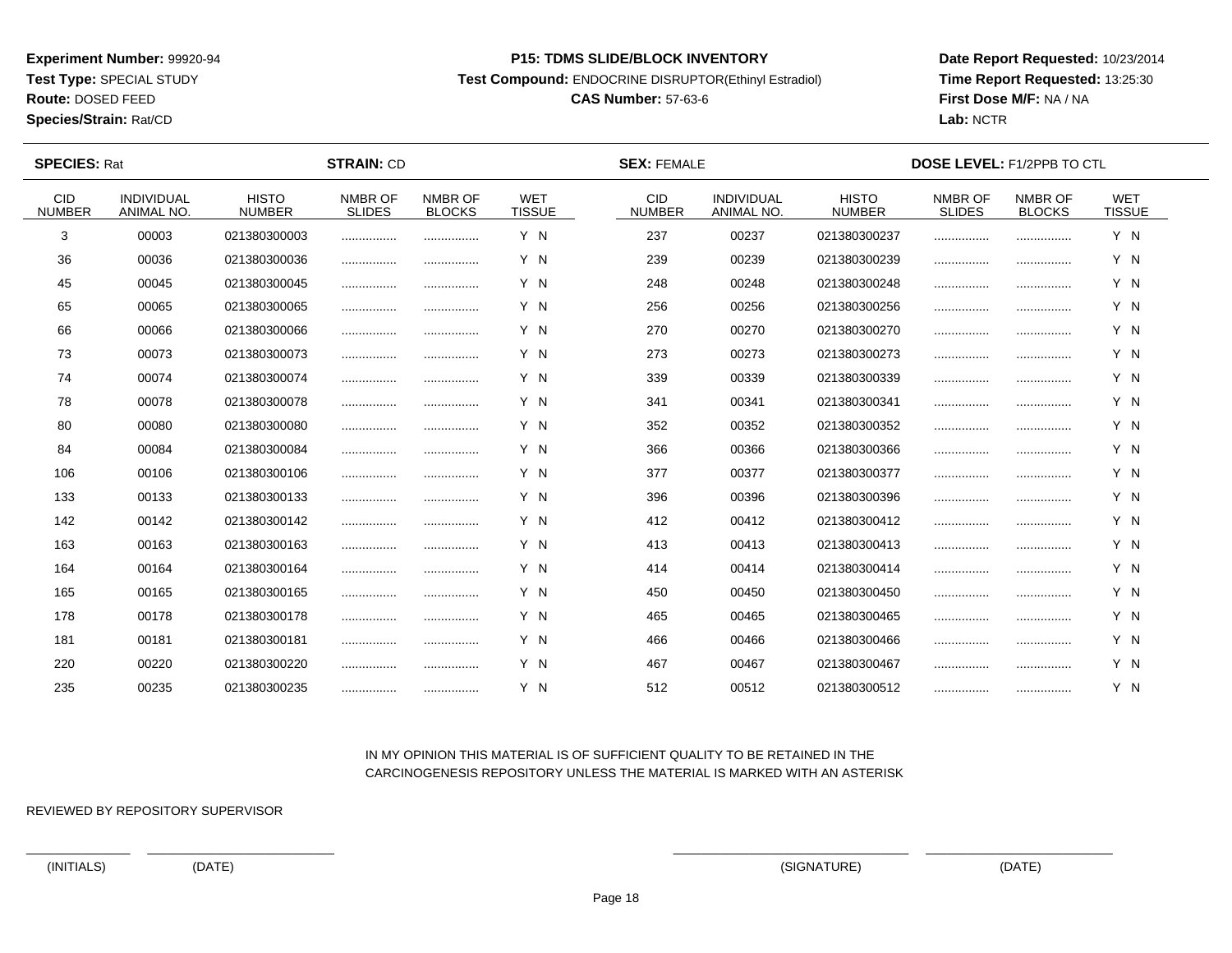**Test Type:** SPECIAL STUDY

**Route:** DOSED FEED

767

**Species/Strain:** Rat/CD

#### **P15: TDMS SLIDE/BLOCK INVENTORY**

**Test Compound:** ENDOCRINE DISRUPTOR(Ethinyl Estradiol)

# **CAS Number:** 57-63-6

**Date Report Requested:** 10/23/2014**Time Report Requested:** 13:25:30**First Dose M/F:** NA / NA**Lab:** NCTR

| <b>SPECIES: Rat</b>         |                                 |                               | <b>STRAIN: CD</b>        |                          |                             | <b>SEX: FEMALE</b> | <b>DOSE LEVEL: F1/2PPB TO CTL</b> |
|-----------------------------|---------------------------------|-------------------------------|--------------------------|--------------------------|-----------------------------|--------------------|-----------------------------------|
| <b>CID</b><br><b>NUMBER</b> | <b>INDIVIDUAL</b><br>ANIMAL NO. | <b>HISTO</b><br><b>NUMBER</b> | NMBR OF<br><b>SLIDES</b> | NMBR OF<br><b>BLOCKS</b> | <b>WET</b><br><b>TISSUE</b> |                    |                                   |
| 560                         | 00560                           | 021380300560                  |                          |                          | Y N                         |                    |                                   |
| 603                         | 00603                           | 021380300603                  |                          |                          | Y N                         |                    |                                   |
| 613                         | 00613                           | 021380300613                  |                          |                          | Y N                         |                    |                                   |
| 659                         | 00659                           | 021380300659                  |                          |                          | Y N                         |                    |                                   |
| 660                         | 00660                           | 021380300660                  |                          |                          | Y N                         |                    |                                   |
| 714                         | 00714                           | 021380300714                  |                          |                          | Y N                         |                    |                                   |
| 715                         | 00715                           | 021380300715                  |                          |                          | Y N                         |                    |                                   |
| 716                         | 00716                           | 021380300716                  |                          |                          | Y N                         |                    |                                   |
| 717                         | 00717                           | 021380300717                  |                          |                          | Y N                         |                    |                                   |

 IN MY OPINION THIS MATERIAL IS OF SUFFICIENT QUALITY TO BE RETAINED IN THECARCINOGENESIS REPOSITORY UNLESS THE MATERIAL IS MARKED WITH AN ASTERISK

REVIEWED BY REPOSITORY SUPERVISOR

<sup>00767</sup> <sup>021380300767</sup> ................ ................ Y N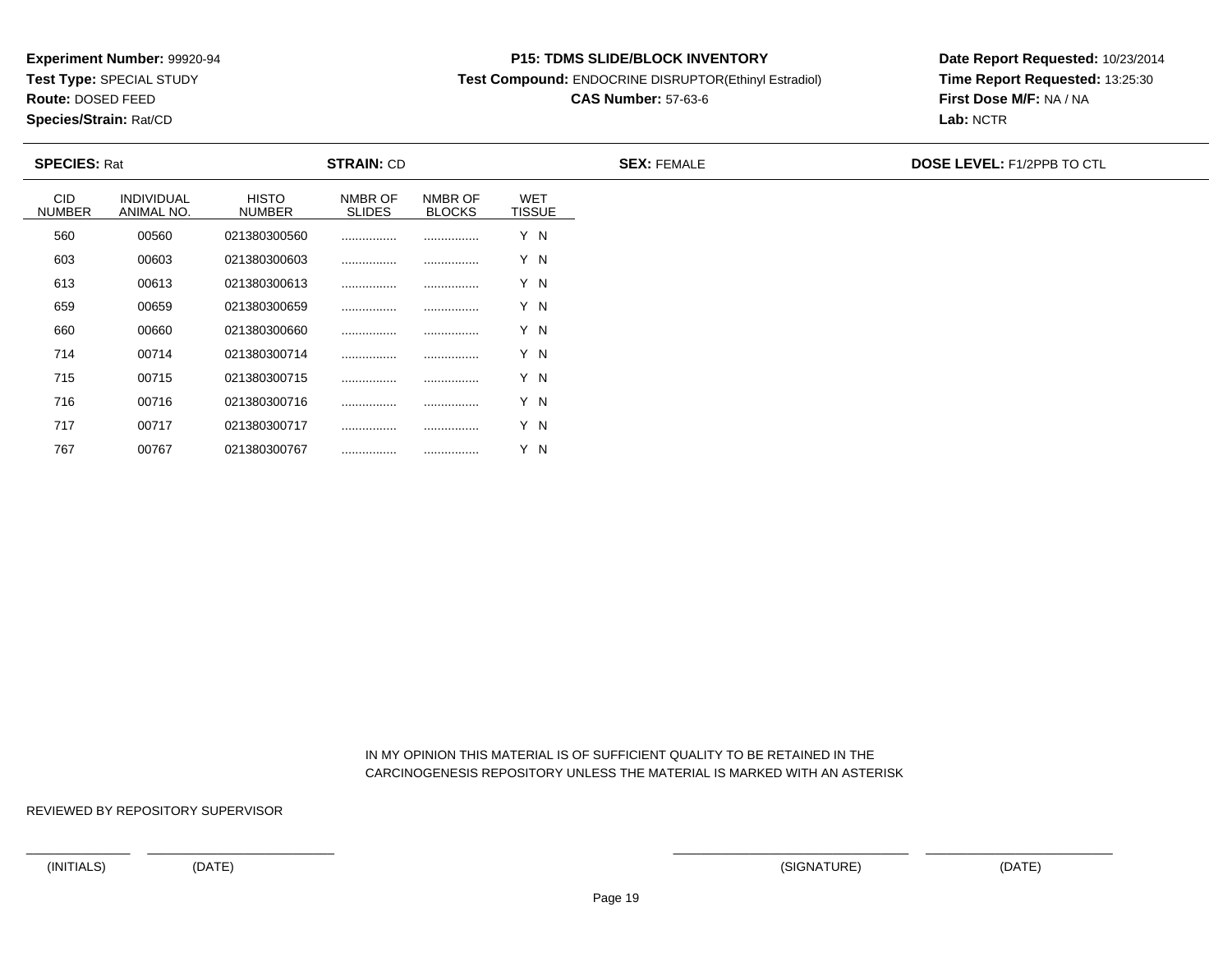**Test Type:** SPECIAL STUDY

**Route:** DOSED FEED

**Species/Strain:** Rat/CD

#### **P15: TDMS SLIDE/BLOCK INVENTORY**

**Test Compound:** ENDOCRINE DISRUPTOR(Ethinyl Estradiol)

# **CAS Number:** 57-63-6

**Date Report Requested:** 10/23/2014**Time Report Requested:** 13:25:30**First Dose M/F:** NA / NA**Lab:** NCTR

| <b>SPECIES: Rat</b>         |                                 |                               | <b>STRAIN: CD</b>        |                          |                             | <b>SEX: FEMALE</b>          |                                 |                               | <b>DOSE LEVEL: F1/10PPB TO CTL</b> |                          |                             |  |
|-----------------------------|---------------------------------|-------------------------------|--------------------------|--------------------------|-----------------------------|-----------------------------|---------------------------------|-------------------------------|------------------------------------|--------------------------|-----------------------------|--|
| <b>CID</b><br><b>NUMBER</b> | INDIVIDUAL<br><b>ANIMAL NO.</b> | <b>HISTO</b><br><b>NUMBER</b> | NMBR OF<br><b>SLIDES</b> | NMBR OF<br><b>BLOCKS</b> | <b>WET</b><br><b>TISSUE</b> | <b>CID</b><br><b>NUMBER</b> | INDIVIDUAL<br><b>ANIMAL NO.</b> | <b>HISTO</b><br><b>NUMBER</b> | NMBR OF<br><b>SLIDES</b>           | NMBR OF<br><b>BLOCKS</b> | <b>WET</b><br><b>TISSUE</b> |  |
| 15                          | 00015                           | 021380300015                  |                          |                          | Y N                         | 320                         | 00320                           | 021380300320                  |                                    |                          | Y N                         |  |
| 53                          | 00053                           | 021380300053                  |                          |                          | Y N                         | 327                         | 00327                           | 021380300327                  |                                    |                          | Y N                         |  |
| 58                          | 00058                           | 021380300058                  |                          |                          | Y N                         | 333                         | 00333                           | 021380300333                  |                                    |                          | Y N                         |  |
| 67                          | 00067                           | 021380300067                  |                          |                          | Y N                         | 354                         | 00354                           | 021380300354                  |                                    |                          | Y N                         |  |
| 75                          | 00075                           | 021380300075                  |                          |                          | Y N                         | 370                         | 00370                           | 021380300370                  |                                    |                          | Y N                         |  |
| 82                          | 00082                           | 021380300082                  |                          |                          | Y N                         | 378                         | 00378                           | 021380300378                  |                                    |                          | Y N                         |  |
| 86                          | 00086                           | 021380300086                  |                          |                          | Y N                         | 392                         | 00392                           | 021380300392                  |                                    |                          | Y N                         |  |
| 102                         | 00102                           | 021380300102                  |                          |                          | Y N                         | 393                         | 00393                           | 021380300393                  |                                    |                          | Y N                         |  |
| 105                         | 00105                           | 021380300105                  |                          |                          | Y N                         | 417                         | 00417                           | 021380300417                  |                                    |                          | Y N                         |  |
| 154                         | 00154                           | 021380300154                  |                          |                          | Y N                         | 418                         | 00418                           | 021380300418                  |                                    |                          | Y N                         |  |
| 177                         | 00177                           | 021380300177                  |                          |                          | Y N                         | 470                         | 00470                           | 021380300470                  |                                    |                          | Y N                         |  |
| 185                         | 00185                           | 021380300185                  |                          |                          | Y N                         | 471                         | 00471                           | 021380300471                  |                                    |                          | Y N                         |  |
| 186                         | 00186                           | 021380300186                  |                          |                          | Y N                         | 472                         | 00472                           | 021380300472                  |                                    |                          | Y N                         |  |
| 196                         | 00196                           | 021380300196                  |                          |                          | Y N                         | 473                         | 00473                           | 021380300473                  |                                    |                          | Y N                         |  |
| 232                         | 00232                           | 021380300232                  |                          |                          | Y N                         | 516                         | 00516                           | 021380300516                  |                                    |                          | Y N                         |  |
| 245                         | 00245                           | 021380300245                  |                          |                          | Y N                         | 517                         | 00517                           | 021380300517                  |                                    |                          | Y N                         |  |
| 266                         | 00266                           | 021380300266                  |                          |                          | Y N                         | 518                         | 00518                           | 021380300518                  |                                    |                          | Y N                         |  |
| 292                         | 00292                           | 021380300292                  |                          |                          | Y N                         | 519                         | 00519                           | 021380300519                  |                                    |                          | Y N                         |  |
| 293                         | 00293                           | 021380300293                  |                          |                          | Y N                         | 565                         | 00565                           | 021380300565                  |                                    |                          | Y N                         |  |
| 318                         | 00318                           | 021380300318                  |                          |                          | Y N                         | 566                         | 00566                           | 021380300566                  |                                    |                          | Y N                         |  |

## IN MY OPINION THIS MATERIAL IS OF SUFFICIENT QUALITY TO BE RETAINED IN THECARCINOGENESIS REPOSITORY UNLESS THE MATERIAL IS MARKED WITH AN ASTERISK

REVIEWED BY REPOSITORY SUPERVISOR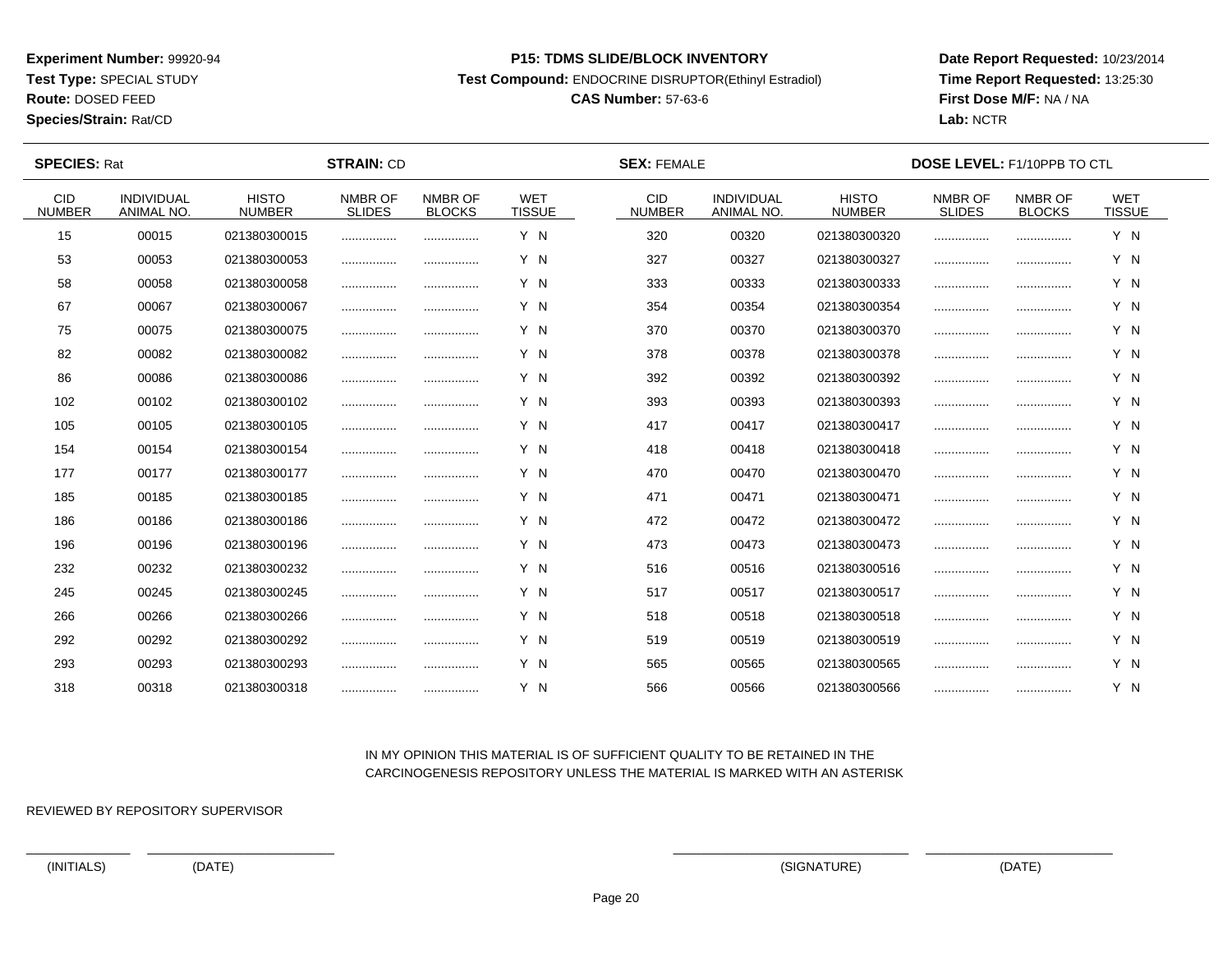**Test Type:** SPECIAL STUDY

**Route:** DOSED FEED

769

**Species/Strain:** Rat/CD

#### **P15: TDMS SLIDE/BLOCK INVENTORY**

**Test Compound:** ENDOCRINE DISRUPTOR(Ethinyl Estradiol)

# **CAS Number:** 57-63-6

**Date Report Requested:** 10/23/2014**Time Report Requested:** 13:25:30**First Dose M/F:** NA / NA**Lab:** NCTR

| <b>SPECIES: Rat</b>         |                                 |                               | <b>STRAIN: CD</b>        |                          |                             | <b>SEX: FEMALE</b> | <b>DOSE LEVEL: F1/10PPB TO CTL</b> |
|-----------------------------|---------------------------------|-------------------------------|--------------------------|--------------------------|-----------------------------|--------------------|------------------------------------|
| <b>CID</b><br><b>NUMBER</b> | <b>INDIVIDUAL</b><br>ANIMAL NO. | <b>HISTO</b><br><b>NUMBER</b> | NMBR OF<br><b>SLIDES</b> | NMBR OF<br><b>BLOCKS</b> | <b>WET</b><br><b>TISSUE</b> |                    |                                    |
| 617                         | 00617                           | 021380300617                  |                          |                          | Y N                         |                    |                                    |
| 618                         | 00618                           | 021380300618                  |                          |                          | Y N                         |                    |                                    |
| 619                         | 00619                           | 021380300619                  |                          |                          | Y N                         |                    |                                    |
| 620                         | 00620                           | 021380300620                  |                          |                          | Y N                         |                    |                                    |
| 663                         | 00663                           | 021380300663                  |                          |                          | Y N                         |                    |                                    |
| 664                         | 00664                           | 021380300664                  |                          |                          | Y N                         |                    |                                    |
| 665                         | 00665                           | 021380300665                  |                          |                          | Y N                         |                    |                                    |
| 720                         | 00720                           | 021380300720                  |                          |                          | Y N                         |                    |                                    |
| 721                         | 00721                           | 021380300721                  |                          |                          | Y N                         |                    |                                    |

 IN MY OPINION THIS MATERIAL IS OF SUFFICIENT QUALITY TO BE RETAINED IN THECARCINOGENESIS REPOSITORY UNLESS THE MATERIAL IS MARKED WITH AN ASTERISK

REVIEWED BY REPOSITORY SUPERVISOR

<sup>00769</sup> <sup>021380300769</sup> ................ ................ Y N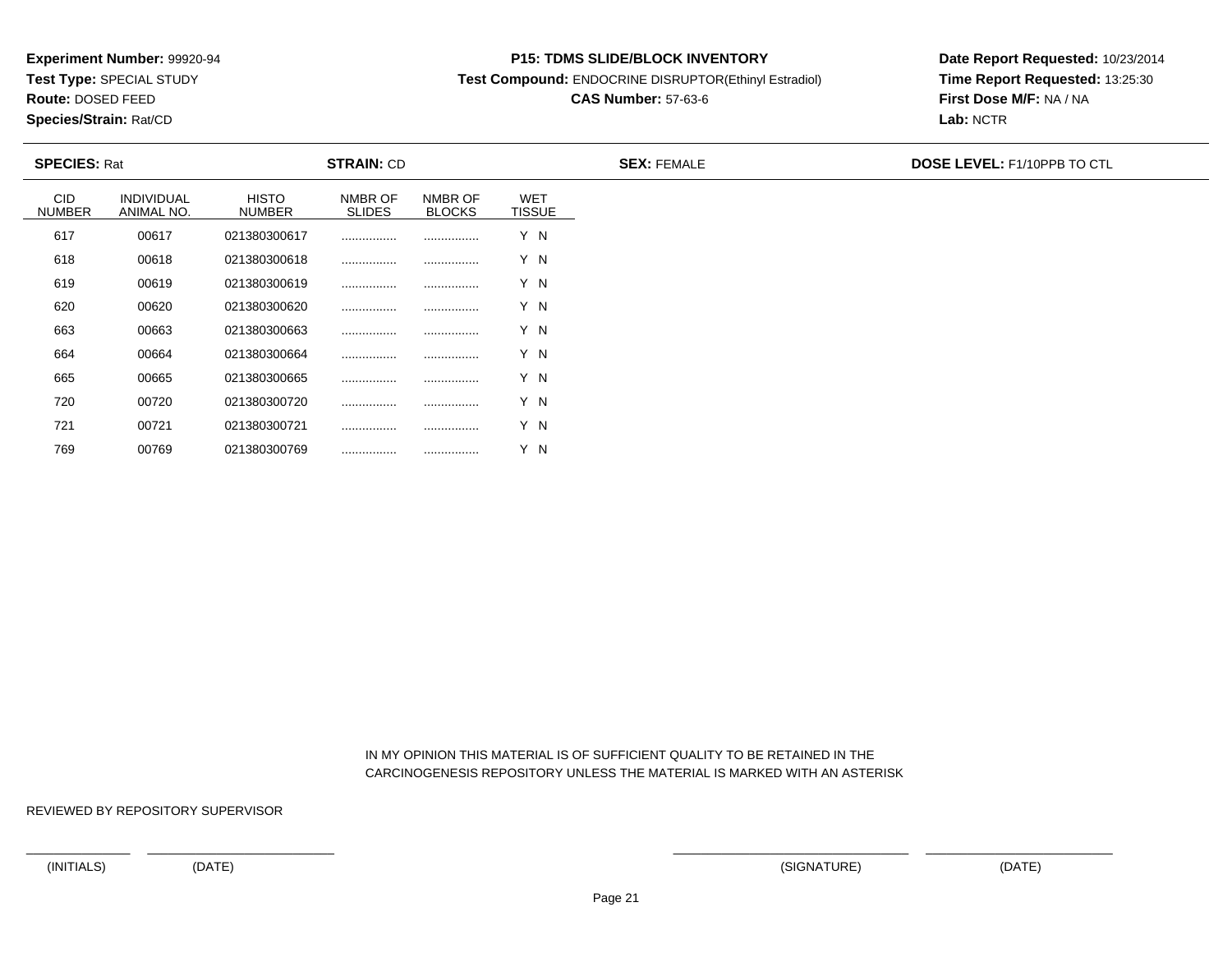**Test Type:** SPECIAL STUDY

**Route:** DOSED FEED

**Species/Strain:** Rat/CD

#### **P15: TDMS SLIDE/BLOCK INVENTORY**

**Test Compound:** ENDOCRINE DISRUPTOR(Ethinyl Estradiol)

# **CAS Number:** 57-63-6

**Date Report Requested:** 10/23/2014**Time Report Requested:** 13:25:30**First Dose M/F:** NA / NA**Lab:** NCTR

 $\overline{\phantom{a}}$ 

| <b>SPECIES: Rat</b>         |                                 |                               | <b>STRAIN: CD</b>        |                          |                             | <b>SEX: FEMALE</b>          |                                 |                               | <b>DOSE LEVEL: F1</b>    | <b>10 PPB</b>            |                             |  |
|-----------------------------|---------------------------------|-------------------------------|--------------------------|--------------------------|-----------------------------|-----------------------------|---------------------------------|-------------------------------|--------------------------|--------------------------|-----------------------------|--|
| <b>CID</b><br><b>NUMBER</b> | <b>INDIVIDUAL</b><br>ANIMAL NO. | <b>HISTO</b><br><b>NUMBER</b> | NMBR OF<br><b>SLIDES</b> | NMBR OF<br><b>BLOCKS</b> | <b>WET</b><br><b>TISSUE</b> | <b>CID</b><br><b>NUMBER</b> | <b>INDIVIDUAL</b><br>ANIMAL NO. | <b>HISTO</b><br><b>NUMBER</b> | NMBR OF<br><b>SLIDES</b> | NMBR OF<br><b>BLOCKS</b> | <b>WET</b><br><b>TISSUE</b> |  |
| 17                          | 00017                           | 021380300017                  |                          |                          | Y N                         | 282                         | 00282                           | 021380300282                  |                          |                          | Y N                         |  |
| 34                          | 00034                           | 021380300034                  |                          | .                        | Y N                         | 289                         | 00289                           | 021380300289                  |                          |                          | Y N                         |  |
| 83                          | 00083                           | 021380300083                  |                          |                          | Y N                         | 296                         | 00296                           | 021380300296                  |                          |                          | Y N                         |  |
| 89                          | 00089                           | 021380300089                  |                          |                          | Y N                         | 313                         | 00313                           | 021380300313                  |                          |                          | Y N                         |  |
| 93                          | 00093                           | 021380300093                  |                          |                          | Y N                         | 319                         | 00319                           | 021380300319                  |                          |                          | Y N                         |  |
| 112                         | 00112                           | 021380300112                  |                          |                          | Y N                         | 338                         | 00338                           | 021380300338                  |                          |                          | Y N                         |  |
| 115                         | 00115                           | 021380300115                  |                          |                          | Y N                         | 345                         | 00345                           | 021380300345                  |                          |                          | Y N                         |  |
| 117                         | 00117                           | 021380300117                  |                          |                          | Y N                         | 355                         | 00355                           | 021380300355                  |                          |                          | Y N                         |  |
| 120                         | 00120                           | 021380300120                  |                          |                          | Y N                         | 358                         | 00358                           | 021380300358                  |                          |                          | Y N                         |  |
| 152                         | 00152                           | 021380300152                  |                          |                          | Y N                         | 369                         | 00369                           | 021380300369                  |                          |                          | Y N                         |  |
| 175                         | 00175                           | 021380300175                  |                          |                          | Y N                         | 415                         | 00415                           | 021380300415                  |                          |                          | Y N                         |  |
| 180                         | 00180                           | 021380300180                  |                          |                          | Y N                         | 416                         | 00416                           | 021380300416                  |                          |                          | Y N                         |  |
| 191                         | 00191                           | 021380300191                  |                          |                          | Y N                         | 453                         | 00453                           | 021380300453                  |                          |                          | Y N                         |  |
| 213                         | 00213                           | 021380300213                  |                          |                          | Y N                         | 468                         | 00468                           | 021380300468                  |                          |                          | Y N                         |  |
| 225                         | 00225                           | 021380300225                  |                          | .                        | Y N                         | 469                         | 00469                           | 021380300469                  |                          |                          | Y N                         |  |
| 238                         | 00238                           | 021380300238                  |                          |                          | Y N                         | 513                         | 00513                           | 021380300513                  |                          |                          | Y N                         |  |
| 244                         | 00244                           | 021380300244                  |                          |                          | Y N                         | 514                         | 00514                           | 021380300514                  |                          |                          | Y N                         |  |
| 247                         | 00247                           | 021380300247                  |                          |                          | Y N                         | 515                         | 00515                           | 021380300515                  |                          |                          | Y N                         |  |
| 269                         | 00269                           | 021380300269                  | .                        |                          | Y N                         | 561                         | 00561                           | 021380300561                  |                          |                          | Y N                         |  |
| 276                         | 00276                           | 021380300276                  |                          |                          | Y N                         | 562                         | 00562                           | 021380300562                  |                          |                          | Y N                         |  |

## IN MY OPINION THIS MATERIAL IS OF SUFFICIENT QUALITY TO BE RETAINED IN THECARCINOGENESIS REPOSITORY UNLESS THE MATERIAL IS MARKED WITH AN ASTERISK

REVIEWED BY REPOSITORY SUPERVISOR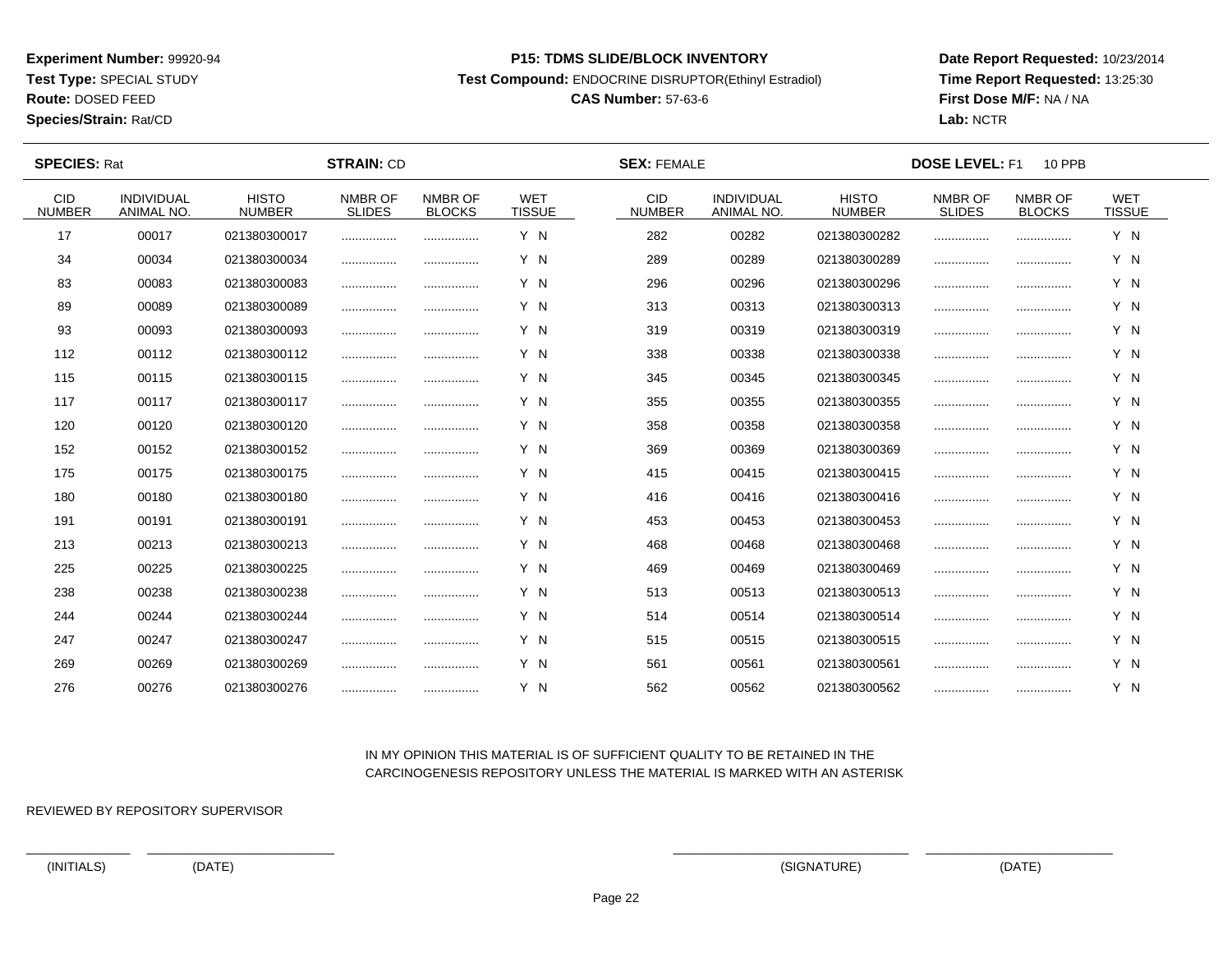**Test Type:** SPECIAL STUDY

**Route:** DOSED FEED

768

**Species/Strain:** Rat/CD

#### **P15: TDMS SLIDE/BLOCK INVENTORY**

**Test Compound:** ENDOCRINE DISRUPTOR(Ethinyl Estradiol)

# **CAS Number:** 57-63-6

**Date Report Requested:** 10/23/2014**Time Report Requested:** 13:25:30**First Dose M/F:** NA / NA**Lab:** NCTR

| <b>SPECIES: Rat</b>         |                                 |                               | <b>STRAIN: CD</b>        |                          |                             | <b>SEX: FEMALE</b> | <b>DOSE LEVEL: F1</b> | <b>10 PPB</b> |
|-----------------------------|---------------------------------|-------------------------------|--------------------------|--------------------------|-----------------------------|--------------------|-----------------------|---------------|
| <b>CID</b><br><b>NUMBER</b> | <b>INDIVIDUAL</b><br>ANIMAL NO. | <b>HISTO</b><br><b>NUMBER</b> | NMBR OF<br><b>SLIDES</b> | NMBR OF<br><b>BLOCKS</b> | <b>WET</b><br><b>TISSUE</b> |                    |                       |               |
| 563                         | 00563                           | 021380300563                  |                          |                          | Y N                         |                    |                       |               |
| 564                         | 00564                           | 021380300564                  |                          |                          | Y N                         |                    |                       |               |
| 614                         | 00614                           | 021380300614                  |                          |                          | Y N                         |                    |                       |               |
| 615                         | 00615                           | 021380300615                  |                          |                          | Y N                         |                    |                       |               |
| 616                         | 00616                           | 021380300616                  |                          |                          | Y N                         |                    |                       |               |
| 661                         | 00661                           | 021380300661                  |                          |                          | Y N                         |                    |                       |               |
| 662                         | 00662                           | 021380300662                  |                          |                          | Y N                         |                    |                       |               |
| 718                         | 00718                           | 021380300718                  |                          |                          | Y N                         |                    |                       |               |
| 719                         | 00719                           | 021380300719                  |                          |                          | Y N                         |                    |                       |               |

 IN MY OPINION THIS MATERIAL IS OF SUFFICIENT QUALITY TO BE RETAINED IN THECARCINOGENESIS REPOSITORY UNLESS THE MATERIAL IS MARKED WITH AN ASTERISK

REVIEWED BY REPOSITORY SUPERVISOR

<sup>00768</sup> <sup>021380300768</sup> ................ ................ Y N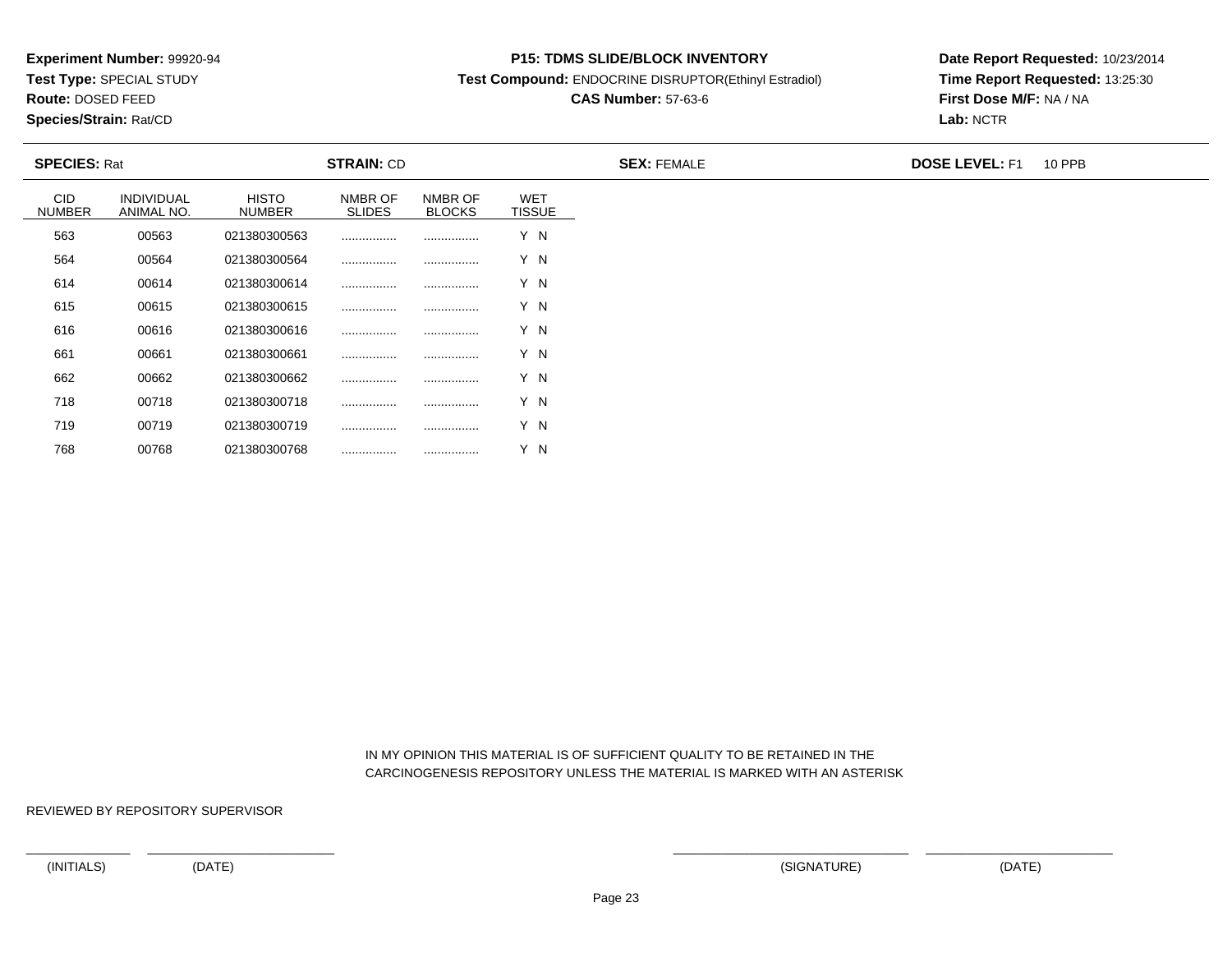**Test Type:** SPECIAL STUDY

**Route:** DOSED FEED

**Species/Strain:** Rat/CD

#### **P15: TDMS SLIDE/BLOCK INVENTORY**

**Test Compound:** ENDOCRINE DISRUPTOR(Ethinyl Estradiol)

# **CAS Number:** 57-63-6

**Date Report Requested:** 10/23/2014**Time Report Requested:** 13:25:30**First Dose M/F:** NA / NA**Lab:** NCTR

 $\overline{\phantom{a}}$ 

| <b>SPECIES: Rat</b>         |                                 |                               | <b>STRAIN: CD</b>        |                          | <b>SEX: FEMALE</b>          |                             |                                 | <b>DOSE LEVEL: F1</b><br><b>50 PPB</b> |                          |                          |                             |  |
|-----------------------------|---------------------------------|-------------------------------|--------------------------|--------------------------|-----------------------------|-----------------------------|---------------------------------|----------------------------------------|--------------------------|--------------------------|-----------------------------|--|
| <b>CID</b><br><b>NUMBER</b> | <b>INDIVIDUAL</b><br>ANIMAL NO. | <b>HISTO</b><br><b>NUMBER</b> | NMBR OF<br><b>SLIDES</b> | NMBR OF<br><b>BLOCKS</b> | <b>WET</b><br><b>TISSUE</b> | <b>CID</b><br><b>NUMBER</b> | <b>INDIVIDUAL</b><br>ANIMAL NO. | <b>HISTO</b><br><b>NUMBER</b>          | NMBR OF<br><b>SLIDES</b> | NMBR OF<br><b>BLOCKS</b> | <b>WET</b><br><b>TISSUE</b> |  |
| 18                          | 00018                           | 021380300018                  |                          |                          | Y N                         | 314                         | 00314                           | 021380300314                           |                          |                          | Y N                         |  |
| 72                          | 00072                           | 021380300072                  |                          |                          | Y N                         | 330                         | 00330                           | 021380300330                           |                          |                          | Y N                         |  |
| 123                         | 00123                           | 021380300123                  |                          |                          | Y N                         | 343                         | 00343                           | 021380300343                           |                          |                          | Y N                         |  |
| 129                         | 00129                           | 021380300129                  |                          |                          | Y N                         | 344                         | 00344                           | 021380300344                           |                          |                          | Y N                         |  |
| 143                         | 00143                           | 021380300143                  |                          |                          | Y N                         | 351                         | 00351                           | 021380300351                           |                          |                          | Y N                         |  |
| 155                         | 00155                           | 021380300155                  |                          |                          | Y N                         | 419                         | 00419                           | 021380300419                           |                          |                          | Y N                         |  |
| 170                         | 00170                           | 021380300170                  |                          |                          | Y N                         | 420                         | 00420                           | 021380300420                           |                          |                          | Y N                         |  |
| 195                         | 00195                           | 021380300195                  |                          |                          | Y N                         | 421                         | 00421                           | 021380300421                           |                          |                          | Y N                         |  |
| 203                         | 00203                           | 021380300203                  |                          |                          | Y N                         | 474                         | 00474                           | 021380300474                           |                          |                          | Y N                         |  |
| 207                         | 00207                           | 021380300207                  |                          |                          | Y N                         | 475                         | 00475                           | 021380300475                           |                          |                          | Y N                         |  |
| 212                         | 00212                           | 021380300212                  |                          |                          | Y N                         | 476                         | 00476                           | 021380300476                           |                          |                          | Y N                         |  |
| 216                         | 00216                           | 021380300216                  |                          |                          | Y N                         | 520                         | 00520                           | 021380300520                           |                          |                          | Y N                         |  |
| 223                         | 00223                           | 021380300223                  |                          |                          | Y N                         | 521                         | 00521                           | 021380300521                           |                          |                          | Y N                         |  |
| 224                         | 00224                           | 021380300224                  |                          |                          | Y N                         | 522                         | 00522                           | 021380300522                           |                          |                          | Y N                         |  |
| 236                         | 00236                           | 021380300236                  |                          |                          | Y N                         | 523                         | 00523                           | 021380300523                           |                          |                          | Y N                         |  |
| 253                         | 00253                           | 021380300253                  |                          |                          | Y N                         | 524                         | 00524                           | 021380300524                           |                          |                          | Y N                         |  |
| 265                         | 00265                           | 021380300265                  |                          | .                        | Y N                         | 567                         | 00567                           | 021380300567                           |                          |                          | Y N                         |  |
| 277                         | 00277                           | 021380300277                  |                          |                          | Y N                         | 568                         | 00568                           | 021380300568                           |                          |                          | Y N                         |  |
| 291                         | 00291                           | 021380300291                  |                          |                          | Y N                         | 569                         | 00569                           | 021380300569                           |                          |                          | Y N                         |  |
| 308                         | 00308                           | 021380300308                  |                          |                          | Y N                         | 570                         | 00570                           | 021380300570                           |                          |                          | Y N                         |  |

## IN MY OPINION THIS MATERIAL IS OF SUFFICIENT QUALITY TO BE RETAINED IN THECARCINOGENESIS REPOSITORY UNLESS THE MATERIAL IS MARKED WITH AN ASTERISK

REVIEWED BY REPOSITORY SUPERVISOR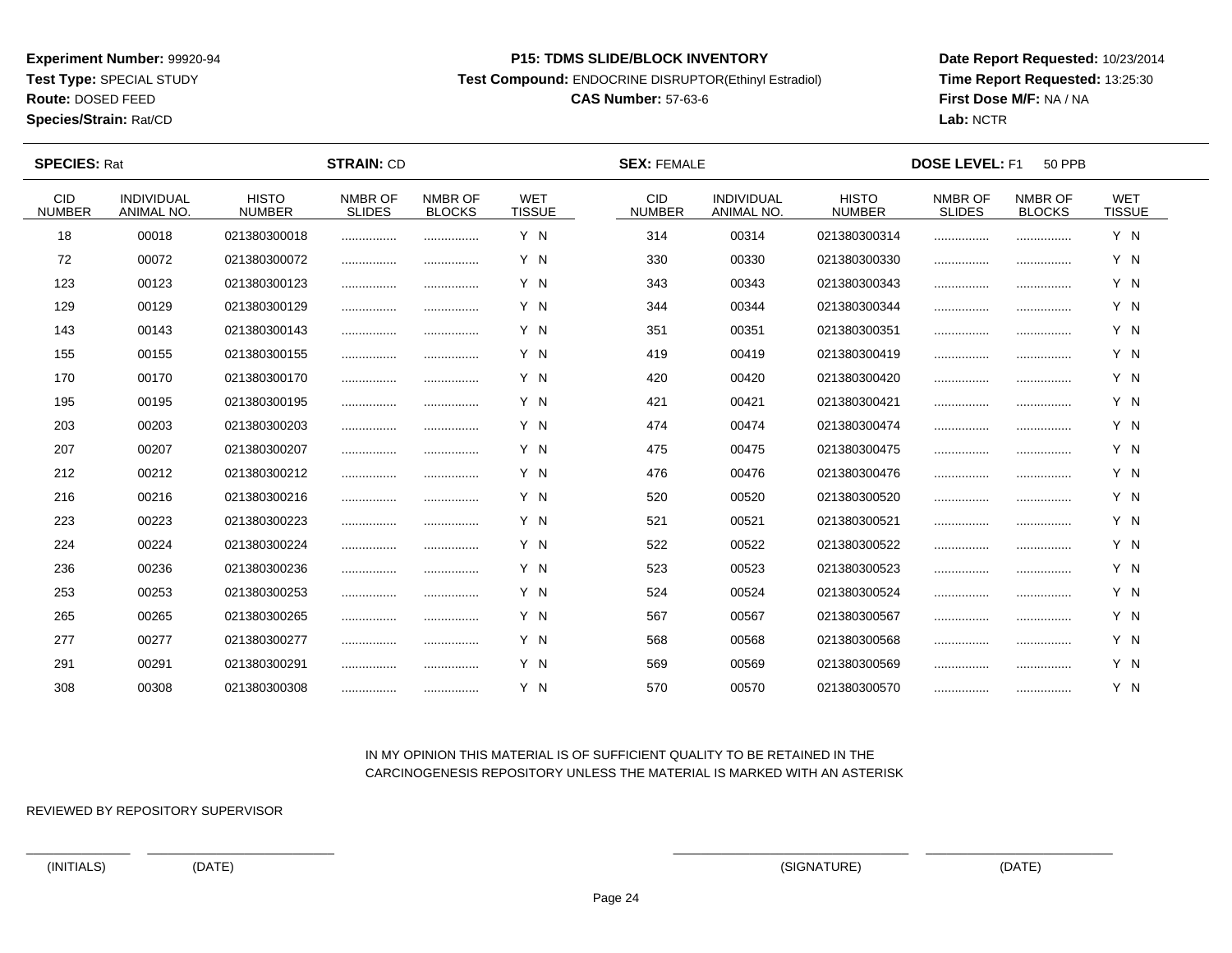**Test Type:** SPECIAL STUDY

**Route:** DOSED FEED

770

**Species/Strain:** Rat/CD

#### **P15: TDMS SLIDE/BLOCK INVENTORY**

**Test Compound:** ENDOCRINE DISRUPTOR(Ethinyl Estradiol)

# **CAS Number:** 57-63-6

**Date Report Requested:** 10/23/2014**Time Report Requested:** 13:25:30**First Dose M/F:** NA / NA**Lab:** NCTR

| <b>SPECIES: Rat</b>         |                                 |                               | <b>STRAIN: CD</b>        |                          |                             | <b>SEX: FEMALE</b> | <b>DOSE LEVEL: F1</b> | 50 PPB |
|-----------------------------|---------------------------------|-------------------------------|--------------------------|--------------------------|-----------------------------|--------------------|-----------------------|--------|
| <b>CID</b><br><b>NUMBER</b> | <b>INDIVIDUAL</b><br>ANIMAL NO. | <b>HISTO</b><br><b>NUMBER</b> | NMBR OF<br><b>SLIDES</b> | NMBR OF<br><b>BLOCKS</b> | <b>WET</b><br><b>TISSUE</b> |                    |                       |        |
| 621                         | 00621                           | 021380300621                  |                          |                          | Y N                         |                    |                       |        |
| 622                         | 00622                           | 021380300622                  |                          |                          | Y N                         |                    |                       |        |
| 623                         | 00623                           | 021380300623                  |                          |                          | Y N                         |                    |                       |        |
| 666                         | 00666                           | 021380300666                  |                          |                          | Y N                         |                    |                       |        |
| 667                         | 00667                           | 021380300667                  |                          |                          | Y N                         |                    |                       |        |
| 668                         | 00668                           | 021380300668                  |                          |                          | Y N                         |                    |                       |        |
| 669                         | 00669                           | 021380300669                  |                          |                          | Y N                         |                    |                       |        |
| 670                         | 00670                           | 021380300670                  |                          |                          | Y N                         |                    |                       |        |
| 722                         | 00722                           | 021380300722                  |                          |                          | Y N                         |                    |                       |        |

 IN MY OPINION THIS MATERIAL IS OF SUFFICIENT QUALITY TO BE RETAINED IN THECARCINOGENESIS REPOSITORY UNLESS THE MATERIAL IS MARKED WITH AN ASTERISK

REVIEWED BY REPOSITORY SUPERVISOR

<sup>00770</sup> <sup>021380300770</sup> ................ ................ Y N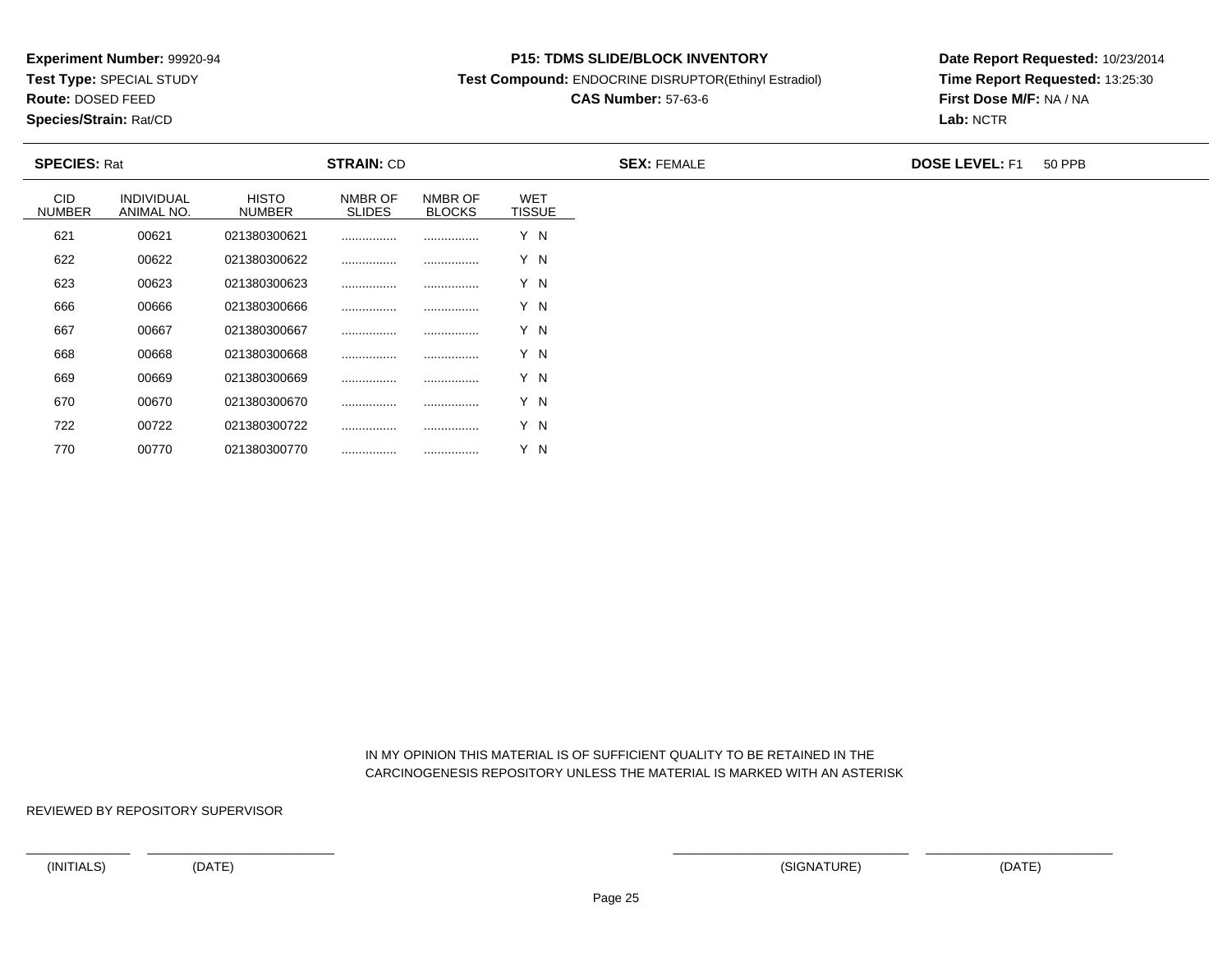**Test Type:** SPECIAL STUDY

**Route:** DOSED FEED

**Species/Strain:** Rat/CD

#### **P15: TDMS SLIDE/BLOCK INVENTORY**

**Test Compound:** ENDOCRINE DISRUPTOR(Ethinyl Estradiol)

# **CAS Number:** 57-63-6

**Date Report Requested:** 10/23/2014**Time Report Requested:** 13:25:30**First Dose M/F:** NA / NA**Lab:** NCTR

| <b>SPECIES: Rat</b>         |                                 |                               | <b>STRAIN: CD</b>        |                          |                             | <b>SEX: FEMALE</b>          |                                 |                               | <b>DOSE LEVEL: F1/50PPB TO CTL</b> |                          |                             |  |
|-----------------------------|---------------------------------|-------------------------------|--------------------------|--------------------------|-----------------------------|-----------------------------|---------------------------------|-------------------------------|------------------------------------|--------------------------|-----------------------------|--|
| <b>CID</b><br><b>NUMBER</b> | INDIVIDUAL<br><b>ANIMAL NO.</b> | <b>HISTO</b><br><b>NUMBER</b> | NMBR OF<br><b>SLIDES</b> | NMBR OF<br><b>BLOCKS</b> | <b>WET</b><br><b>TISSUE</b> | <b>CID</b><br><b>NUMBER</b> | INDIVIDUAL<br><b>ANIMAL NO.</b> | <b>HISTO</b><br><b>NUMBER</b> | NMBR OF<br><b>SLIDES</b>           | NMBR OF<br><b>BLOCKS</b> | <b>WET</b><br><b>TISSUE</b> |  |
| 35                          | 00035                           | 021380300035                  |                          |                          | Y N                         | 300                         | 00300                           | 021380300300                  |                                    |                          | Y N                         |  |
| 60                          | 00060                           | 021380300060                  |                          |                          | Y N                         | 321                         | 00321                           | 021380300321                  |                                    |                          | Y N                         |  |
| 71                          | 00071                           | 021380300071                  |                          |                          | Y N                         | 335                         | 00335                           | 021380300335                  |                                    |                          | Y N                         |  |
| 101                         | 00101                           | 021380300101                  |                          |                          | Y N                         | 350                         | 00350                           | 021380300350                  |                                    |                          | Y N                         |  |
| 111                         | 00111                           | 021380300111                  |                          |                          | Y N                         | 363                         | 00363                           | 021380300363                  |                                    |                          | Y N                         |  |
| 130                         | 00130                           | 021380300130                  |                          |                          | Y N                         | 376                         | 00376                           | 021380300376                  |                                    |                          | Y N                         |  |
| 144                         | 00144                           | 021380300144                  |                          |                          | Y N                         | 382                         | 00382                           | 021380300382                  |                                    |                          | Y N                         |  |
| 161                         | 00161                           | 021380300161                  |                          |                          | Y N                         | 391                         | 00391                           | 021380300391                  |                                    |                          | Y N                         |  |
| 166                         | 00166                           | 021380300166                  |                          |                          | Y N                         | 422                         | 00422                           | 021380300422                  |                                    |                          | Y N                         |  |
| 171                         | 00171                           | 021380300171                  |                          |                          | Y N                         | 423                         | 00423                           | 021380300423                  |                                    |                          | Y N                         |  |
| 189                         | 00189                           | 021380300189                  |                          |                          | Y N                         | 477                         | 00477                           | 021380300477                  |                                    |                          | Y N                         |  |
| 208                         | 00208                           | 021380300208                  |                          |                          | Y N                         | 478                         | 00478                           | 021380300478                  |                                    |                          | Y N                         |  |
| 221                         | 00221                           | 021380300221                  |                          |                          | Y N                         | 479                         | 00479                           | 021380300479                  |                                    |                          | Y N                         |  |
| 222                         | 00222                           | 021380300222                  |                          |                          | Y N                         | 525                         | 00525                           | 021380300525                  |                                    |                          | Y N                         |  |
| 228                         | 00228                           | 021380300228                  |                          |                          | Y N                         | 526                         | 00526                           | 021380300526                  |                                    |                          | Y N                         |  |
| 272                         | 00272                           | 021380300272                  |                          |                          | Y N                         | 527                         | 00527                           | 021380300527                  |                                    |                          | Y N                         |  |
| 280                         | 00280                           | 021380300280                  |                          |                          | Y N                         | 571                         | 00571                           | 021380300571                  |                                    |                          | Y N                         |  |
| 283                         | 00283                           | 021380300283                  |                          |                          | Y N                         | 572                         | 00572                           | 021380300572                  |                                    |                          | Y N                         |  |
| 288                         | 00288                           | 021380300288                  |                          |                          | Y N                         | 624                         | 00624                           | 021380300624                  |                                    |                          | Y N                         |  |
| 295                         | 00295                           | 021380300295                  |                          |                          | Y N                         | 625                         | 00625                           | 021380300625                  |                                    |                          | Y N                         |  |

## IN MY OPINION THIS MATERIAL IS OF SUFFICIENT QUALITY TO BE RETAINED IN THECARCINOGENESIS REPOSITORY UNLESS THE MATERIAL IS MARKED WITH AN ASTERISK

REVIEWED BY REPOSITORY SUPERVISOR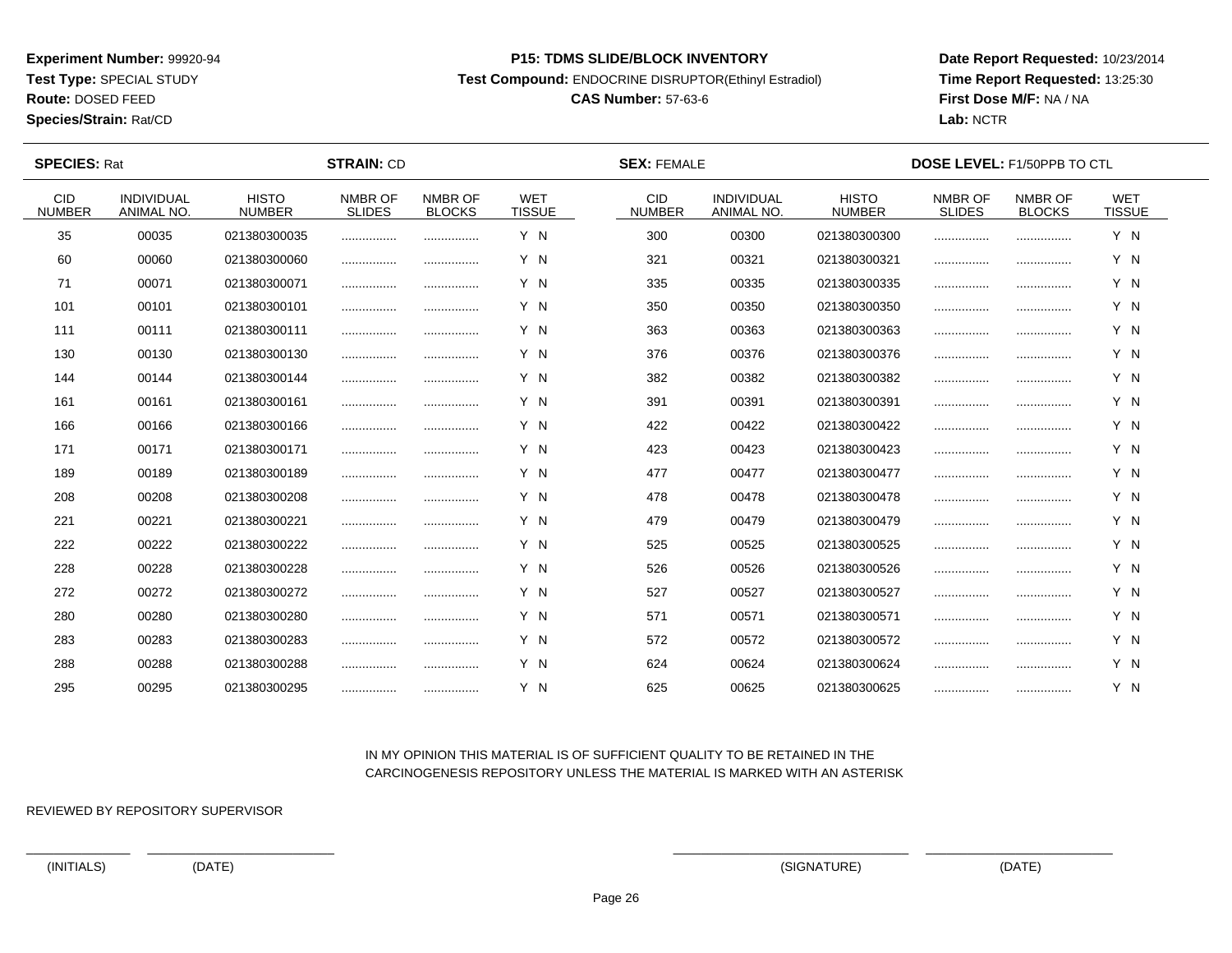**Test Type:** SPECIAL STUDY

**Route:** DOSED FEED

771

**Species/Strain:** Rat/CD

#### **P15: TDMS SLIDE/BLOCK INVENTORY**

**Test Compound:** ENDOCRINE DISRUPTOR(Ethinyl Estradiol)

# **CAS Number:** 57-63-6

**Date Report Requested:** 10/23/2014**Time Report Requested:** 13:25:30**First Dose M/F:** NA / NA**Lab:** NCTR

| <b>SPECIES: Rat</b>         |                                 |                               | <b>STRAIN: CD</b>        |                          |                             | <b>SEX: FEMALE</b> | <b>DOSE LEVEL: F1/50PPB TO CTL</b> |
|-----------------------------|---------------------------------|-------------------------------|--------------------------|--------------------------|-----------------------------|--------------------|------------------------------------|
| <b>CID</b><br><b>NUMBER</b> | <b>INDIVIDUAL</b><br>ANIMAL NO. | <b>HISTO</b><br><b>NUMBER</b> | NMBR OF<br><b>SLIDES</b> | NMBR OF<br><b>BLOCKS</b> | <b>WET</b><br><b>TISSUE</b> |                    |                                    |
| 626                         | 00626                           | 021380300626                  |                          |                          | Y N                         |                    |                                    |
| 627                         | 00627                           | 021380300627                  |                          |                          | Y N                         |                    |                                    |
| 628                         | 00628                           | 021380300628                  |                          |                          | Y N                         |                    |                                    |
| 671                         | 00671                           | 021380300671                  |                          |                          | Y N                         |                    |                                    |
| 672                         | 00672                           | 021380300672                  |                          |                          | Y N                         |                    |                                    |
| 673                         | 00673                           | 021380300673                  |                          |                          | Y N                         |                    |                                    |
| 674                         | 00674                           | 021380300674                  |                          |                          | Y N                         |                    |                                    |
| 723                         | 00723                           | 021380300723                  |                          |                          | Y N                         |                    |                                    |
| 724                         | 00724                           | 021380300724                  |                          |                          | Y N                         |                    |                                    |

 IN MY OPINION THIS MATERIAL IS OF SUFFICIENT QUALITY TO BE RETAINED IN THECARCINOGENESIS REPOSITORY UNLESS THE MATERIAL IS MARKED WITH AN ASTERISK

REVIEWED BY REPOSITORY SUPERVISOR

<sup>00771</sup> <sup>021380300771</sup> ................ ................ Y N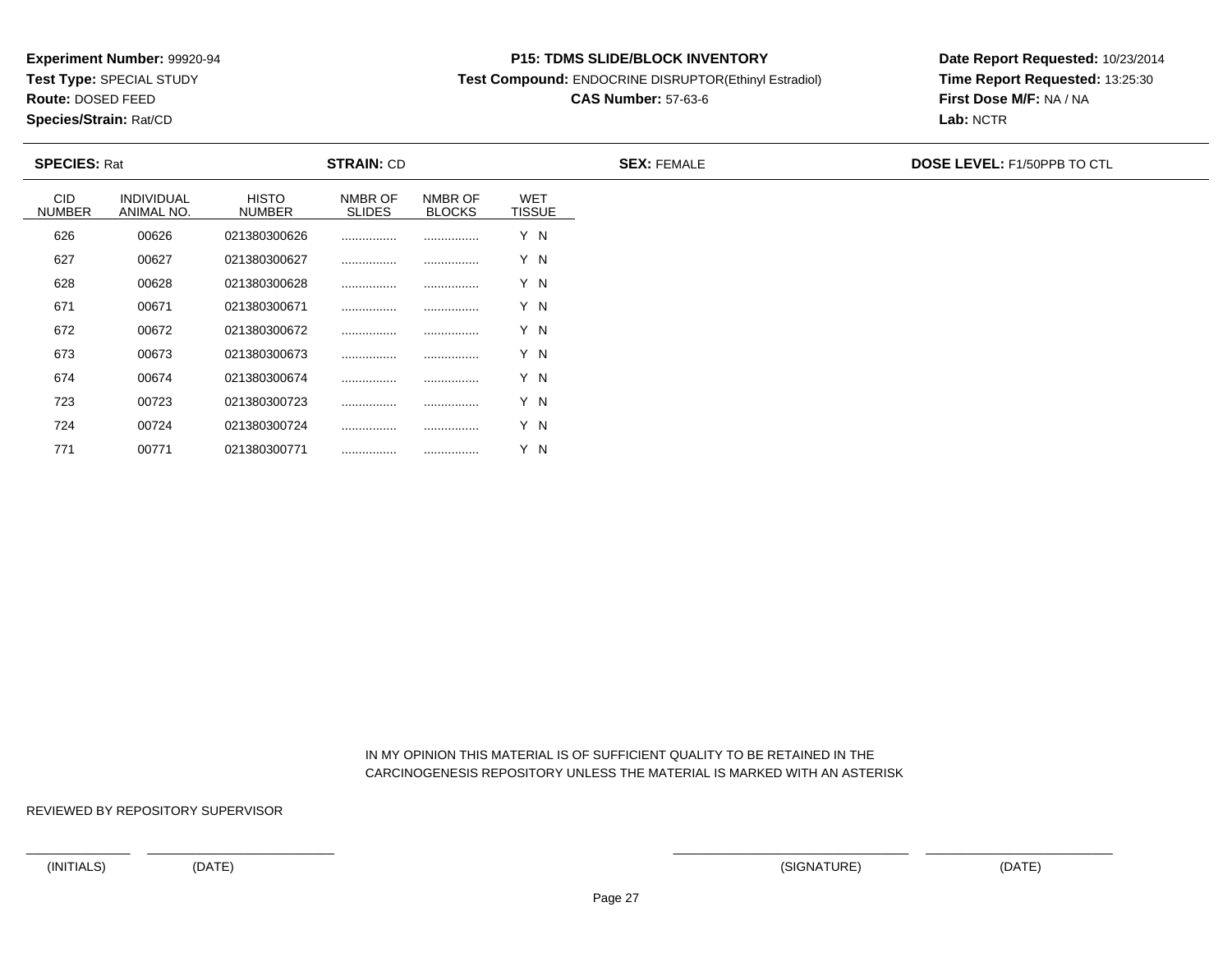**Test Type:** SPECIAL STUDY

**Route:** DOSED FEED

**Species/Strain:** Rat/CD

#### **P15: TDMS SLIDE/BLOCK INVENTORY**

**Test Compound:** ENDOCRINE DISRUPTOR(Ethinyl Estradiol)

# **CAS Number:** 57-63-6

**Date Report Requested:** 10/23/2014**Time Report Requested:** 13:25:30**First Dose M/F:** NA / NA**Lab:** NCTR

| <b>SPECIES: Rat</b>         |                                 |                               | <b>STRAIN: CD</b>        |                          | <b>SEX: FEMALE</b>          |                             |                                        | <b>DOSE LEVEL: F1</b><br>0PPB |                          |                          |                             |  |
|-----------------------------|---------------------------------|-------------------------------|--------------------------|--------------------------|-----------------------------|-----------------------------|----------------------------------------|-------------------------------|--------------------------|--------------------------|-----------------------------|--|
| <b>CID</b><br><b>NUMBER</b> | <b>INDIVIDUAL</b><br>ANIMAL NO. | <b>HISTO</b><br><b>NUMBER</b> | NMBR OF<br><b>SLIDES</b> | NMBR OF<br><b>BLOCKS</b> | <b>WET</b><br><b>TISSUE</b> | <b>CID</b><br><b>NUMBER</b> | <b>INDIVIDUAL</b><br><b>ANIMAL NO.</b> | <b>HISTO</b><br><b>NUMBER</b> | NMBR OF<br><b>SLIDES</b> | NMBR OF<br><b>BLOCKS</b> | <b>WET</b><br><b>TISSUE</b> |  |
| 77                          | 00077                           | 021380300077                  |                          |                          | Y N                         | 315                         | 00315                                  | 021380300315                  |                          |                          | Y N                         |  |
| 81                          | 00081                           | 021380300081                  |                          |                          | Y N                         | 323                         | 00323                                  | 021380300323                  |                          |                          | Y N                         |  |
| 109                         | 00109                           | 021380300109                  |                          |                          | Y N                         | 328                         | 00328                                  | 021380300328                  |                          |                          | Y N                         |  |
| 137                         | 00137                           | 021380300137                  |                          |                          | Y N                         | 329                         | 00329                                  | 021380300329                  |                          |                          | Y N                         |  |
| 145                         | 00145                           | 021380300145                  |                          |                          | Y N                         | 405                         | 00405                                  | 021380300405                  |                          |                          | Y N                         |  |
| 157                         | 00157                           | 021380300157                  |                          |                          | Y N                         | 406                         | 00406                                  | 021380300406                  |                          |                          | Y N                         |  |
| 176                         | 00176                           | 021380300176                  |                          |                          | Y N                         | 407                         | 00407                                  | 021380300407                  |                          |                          | Y N                         |  |
| 188                         | 00188                           | 021380300188                  |                          |                          | Y N                         | 459                         | 00459                                  | 021380300459                  |                          |                          | Y N                         |  |
| 202                         | 00202                           | 021380300202                  |                          |                          | Y N                         | 506                         | 00506                                  | 021380300506                  |                          |                          | Y N                         |  |
| 210                         | 00210                           | 021380300210                  |                          |                          | Y N                         | 507                         | 00507                                  | 021380300507                  |                          |                          | Y N                         |  |
| 230                         | 00230                           | 021380300230                  |                          |                          | Y N                         | 508                         | 00508                                  | 021380300508                  |                          |                          | Y N                         |  |
| 231                         | 00231                           | 021380300231                  |                          |                          | Y N                         | 509                         | 00509                                  | 021380300509                  |                          |                          | Y N                         |  |
| 240                         | 00240                           | 021380300240                  |                          |                          | Y N                         | 554                         | 00554                                  | 021380300554                  |                          |                          | Y N                         |  |
| 241                         | 00241                           | 021380300241                  |                          | .                        | Y N                         | 555                         | 00555                                  | 021380300555                  |                          |                          | Y N                         |  |
| 252                         | 00252                           | 021380300252                  |                          |                          | Y N                         | 556                         | 00556                                  | 021380300556                  |                          |                          | Y N                         |  |
| 254                         | 00254                           | 021380300254                  |                          |                          | Y N                         | 557                         | 00557                                  | 021380300557                  |                          |                          | Y N                         |  |
| 268                         | 00268                           | 021380300268                  |                          |                          | Y N                         | 607                         | 00607                                  | 021380300607                  |                          |                          | Y N                         |  |
| 275                         | 00275                           | 021380300275                  |                          |                          | Y N                         | 608                         | 00608                                  | 021380300608                  |                          |                          | Y N                         |  |
| 294                         | 00294                           | 021380300294                  |                          |                          | Y N                         | 610                         | 00610                                  | 021380300610                  |                          |                          | Y N                         |  |
| 302                         | 00302                           | 021380300302                  |                          |                          | Y N                         | 657                         | 00657                                  | 021380300657                  |                          |                          | Y N                         |  |

## IN MY OPINION THIS MATERIAL IS OF SUFFICIENT QUALITY TO BE RETAINED IN THECARCINOGENESIS REPOSITORY UNLESS THE MATERIAL IS MARKED WITH AN ASTERISK

REVIEWED BY REPOSITORY SUPERVISOR